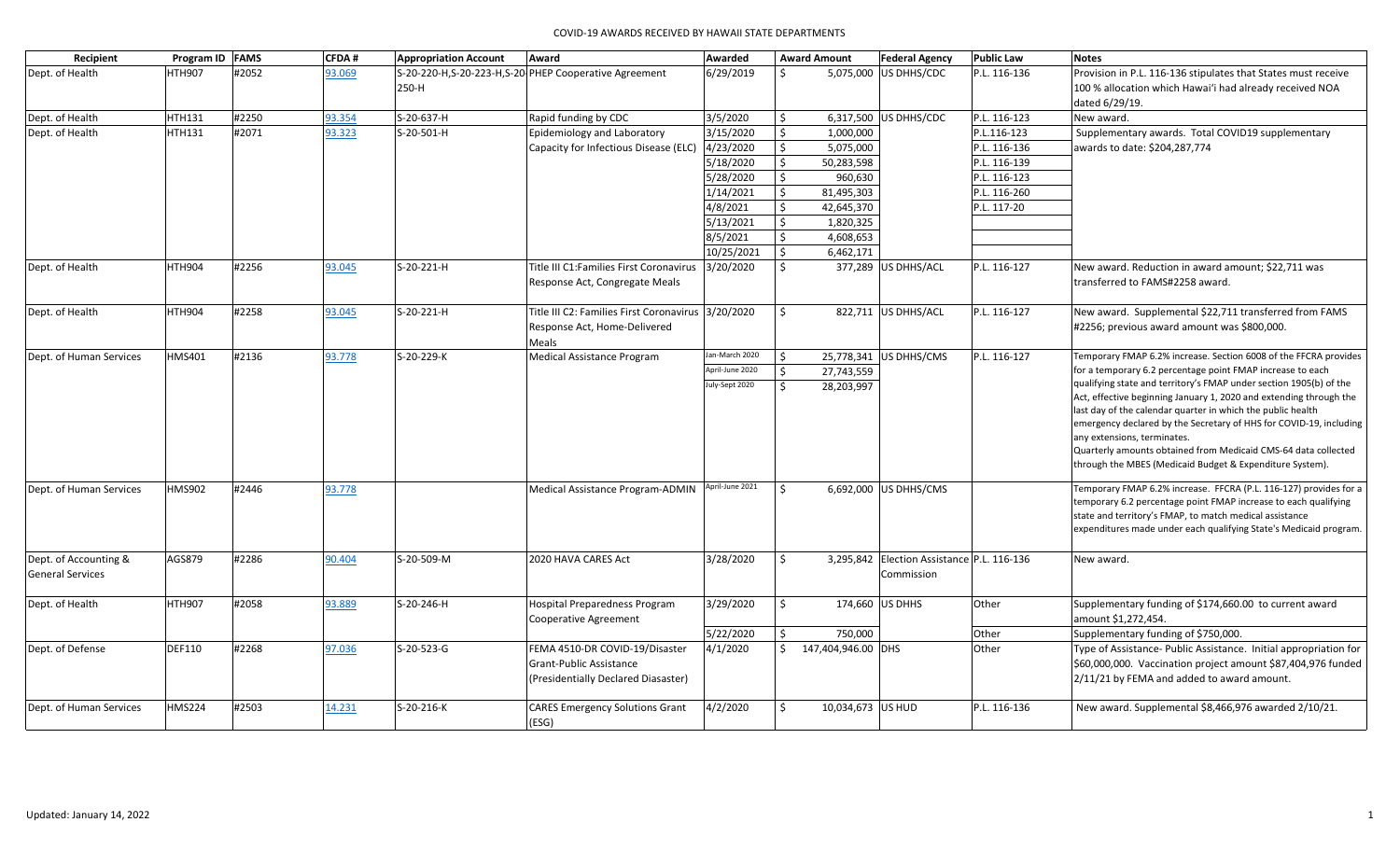| Recipient                                        | Program ID FAMS |                           | <b>CFDA#</b> | <b>Appropriation Account</b> | Award                                                       | Awarded   |              | <b>Award Amount</b>        | <b>Federal Agency</b>   | <b>Public Law</b> | <b>Notes</b>                                                             |
|--------------------------------------------------|-----------------|---------------------------|--------------|------------------------------|-------------------------------------------------------------|-----------|--------------|----------------------------|-------------------------|-------------------|--------------------------------------------------------------------------|
| Dept. of Human Services                          | <b>HMS224</b>   | #2507                     | 14.241       | S-20-222-K                   | <b>CARES Housing Opportunities for</b>                      | 4/2/2020  | Ś.           |                            | 39,007 US HUD           | P.L. 116-136      | New award.                                                               |
|                                                  |                 |                           |              |                              | Persons with AIDS (HOPWA)                                   |           |              |                            |                         |                   |                                                                          |
| Dept. of Labor and Industrial                    | LBR903          | #2271                     | 10.568       | S-20-267-L                   | <b>TEFAP ADMIN FFCRA</b>                                    | 4/6/2020  | Ŝ.           |                            | 256,060 USDA/FNS        | P.L. 116-127      | New award.                                                               |
| Relations                                        |                 |                           |              |                              |                                                             |           |              |                            |                         |                   | Note: Awarded \$256,060 for ADM and \$880,070 for Food in                |
|                                                  |                 |                           |              |                              |                                                             |           |              |                            |                         |                   | P.L. 116-129; \$429,090 for ADM and \$848,598 for Food in P.L.           |
|                                                  |                 |                           |              |                              |                                                             |           |              |                            |                         |                   | 116-136. Decision was made locally to use only \$256,060 for             |
|                                                  |                 |                           |              |                              |                                                             |           |              |                            |                         |                   | ADM and \$2,158,758 for Food.                                            |
| Dept. of Accounting &<br><b>General Services</b> | AGS881          | #2021                     | 45.025       | S-20-203-M                   | FY 2019 State Partnership Agreement 4/8/2020                |           | Ŝ.           | 427,500 NEA                |                         | P.L. 116-136      | Supplementary funding of \$427,500 to current award amount<br>\$737,800. |
| Dept. of Human Services                          | HMS302          | #2275                     | 93.575       | S-20-266-K                   | Child Care and Development Block                            | 4/13/2020 | \$           | 11,990,147.00 US DHHS/ACF  |                         | P.L. 116-136      | New award.                                                               |
|                                                  |                 |                           |              |                              | Grant                                                       |           |              |                            |                         |                   |                                                                          |
| Executive Office of the State BUF101             |                 | #2287                     | 21.019       | S-20-247-O, S-20-358-O       | Coronavirus Relief Fund                                     | 4/15/2020 | \$           | 625,000,000.00 US Treasury |                         | P.L. 116-136      | New award. Total award amount: \$862,823,978.80                          |
| of Hawai'i                                       |                 |                           |              |                              |                                                             | 4/24/2020 | Ś.           | 237,823,978.80             |                         |                   |                                                                          |
| Dept. of Health                                  | <b>HTH904</b>   | #2279                     | 93.044       | S-20-221-H                   | SSC3 CARES Act for Supportive                               | 4/20/2020 | Ŝ.           |                            | 1,000,000 US DHHS/ACL   | P.L. 116-136      | New award.                                                               |
|                                                  |                 |                           |              |                              | Services under Title III B of the Older                     |           |              |                            |                         |                   |                                                                          |
|                                                  |                 |                           |              |                              | Americans Act                                               |           |              |                            |                         |                   |                                                                          |
| Dept. of Health                                  | <b>HTH904</b>   | #2280                     | 93.045       | S-20-221-H                   | <b>HDC3 CARES Act for Nutrition</b>                         | 4/20/2020 | $\mathsf{S}$ |                            | 2,400,000 US DHHS/ACL   | P.L. 116-136      | New award.                                                               |
|                                                  |                 |                           |              |                              | Services under Title III C of the Older                     |           |              |                            |                         |                   |                                                                          |
|                                                  |                 |                           |              |                              | Americans Act                                               |           |              |                            |                         |                   |                                                                          |
| Dept. of Health                                  | <b>HTH904</b>   | #2278                     | 93.052       | S-20-221-H                   | FCC3 CARES Act for Family Caregiver                         | 4/20/2020 | Ŝ.           |                            | 500,000 US DHHS/ACL     | P.L. 116-136      | New award.                                                               |
|                                                  |                 |                           |              |                              | Support Program under Title III E of                        |           |              |                            |                         |                   |                                                                          |
|                                                  |                 |                           |              |                              | the Older Americans Act                                     |           |              |                            |                         |                   |                                                                          |
|                                                  |                 |                           |              |                              |                                                             |           |              |                            |                         |                   |                                                                          |
| Dept. of Health                                  | <b>HTH904</b>   | #2277                     | 93.042       | S-20-554-H                   | OMC3 CARES Act for Ombudman                                 | 4/20/2020 | S.           |                            | 100,000 US DHHS/ACL     | P.L. 116-136      | New award.                                                               |
|                                                  |                 |                           |              |                              | Program under Title VII of the Older                        |           |              |                            |                         |                   |                                                                          |
|                                                  |                 |                           |              |                              | Americans Act                                               |           |              |                            |                         |                   |                                                                          |
| Dept. of Health                                  | <b>HTH560</b>   | #2289                     | 93.301       | S-20-638-H                   | Coronavirus State Hospital Hospital                         | 4/17/2020 | Ŝ.           |                            | 843,170.00 US DHHS/HRSA | P.L. 116-136      | New award.                                                               |
|                                                  |                 |                           |              |                              | Improvement Pgm                                             |           |              |                            |                         |                   |                                                                          |
| Dept. of Transportation                          | TRN 102,        | #2276, 2281, 2282, 20.106 |              | #2284, S-20-236-D            | Airport Improvement Pgm                                     | 4/20/2020 |              | \$133,334,924 US DOT/FAA   |                         | P.L. 116-136      | New award. Application dated 4/20/20.                                    |
|                                                  | 111, 114,       | 2283, 2284, 2285          |              | #2285, S-20-219-D            |                                                             |           |              |                            |                         |                   | <b>Airport Allocation:</b>                                               |
|                                                  | 131, 161, 195   |                           |              | #2283, S-20-229-D            |                                                             |           |              |                            |                         |                   | Hāna \$69,000; Port Allen \$1,000; Upolu \$1,000; Hilo                   |
|                                                  |                 |                           |              | #2282, S-20-216-D            |                                                             |           |              |                            |                         |                   | International \$6,295,953; Daniel K. Inouye Intl \$74,811,046;           |
|                                                  |                 |                           |              | #2281, S-20-217-D            |                                                             |           |              |                            |                         |                   | Kahului \$23,656,740; \$13,085,108 Ellison Onizuka Kona Intl             |
|                                                  |                 |                           |              | #2276, S-20-234-D            |                                                             |           |              |                            |                         |                   | Keahole; Kalaupapa \$69,000; Waimea-Kohala \$69,000;                     |
|                                                  |                 |                           |              |                              |                                                             |           |              |                            |                         |                   | Kalaeloa (John Rodgers Field) \$30,000; Moloka'i \$1,497,842;            |
|                                                  |                 |                           |              |                              |                                                             |           |              |                            |                         |                   | Kapalua \$1,000; Lāna'i \$1,302,047; Līhu'e \$12,426,188;                |
|                                                  |                 |                           |              |                              |                                                             |           |              |                            |                         |                   | Dillingham Airfield \$20,000                                             |
|                                                  |                 |                           |              |                              |                                                             |           |              |                            |                         |                   |                                                                          |
| Dept. of Education                               | <b>EDN407</b>   | #2291                     | 45.310       | S-21-248-E                   | State Library Program/LSTA CARES<br><b>ACT State Grants</b> | 4/20/2020 | Ŝ.           | 127,936 IMLS               |                         | P.L. 116-136      | New award.                                                               |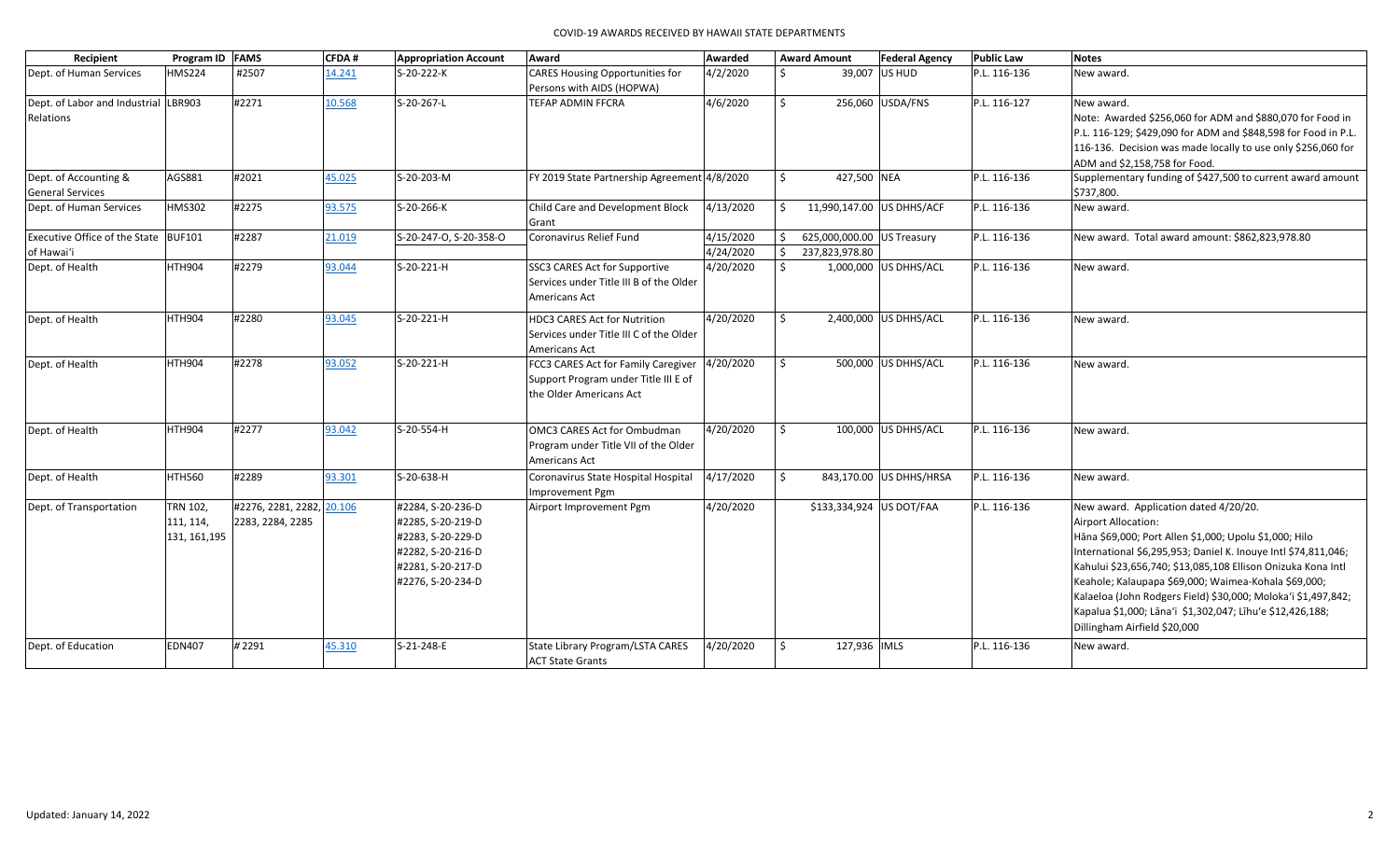|                                      | COVID-19 AWARDS RECEIVED BY HAWAII STATE DEPARTMENTS |       |         |                              |                                                                     |           |                              |                       |                   |                                                          |  |  |  |
|--------------------------------------|------------------------------------------------------|-------|---------|------------------------------|---------------------------------------------------------------------|-----------|------------------------------|-----------------------|-------------------|----------------------------------------------------------|--|--|--|
| Recipient                            | Program ID FAMS                                      |       | CFDA#   | <b>Appropriation Account</b> | Award                                                               | Awarded   | <b>Award Amount</b>          | <b>Federal Agency</b> | <b>Public Law</b> | <b>Notes</b>                                             |  |  |  |
| University of Hawai'i,               | <b>UOH800</b>                                        | N/A   | 84.425E | N/A                          | <b>CARES Act: Higher Education</b>                                  | 4/24/2020 | \$2,022,942 US DOE           |                       | P.L. 116-136      | New award. Was: \$1,011.471                              |  |  |  |
| Kapi'olani Community                 |                                                      |       |         |                              | <b>Emergency Relief Fund</b>                                        |           |                              |                       |                   |                                                          |  |  |  |
| College                              |                                                      |       |         |                              |                                                                     |           |                              |                       |                   |                                                          |  |  |  |
| University of Hawai'i, West<br>O'ahu | <b>UOH700</b>                                        | N/A   | 84.425E | N/A                          | <b>CARES Act: Student Aid</b>                                       | 4/24/2020 | \$1,395,000 US DOE           |                       | P.L. 116-136      | New award. Was: \$697,500                                |  |  |  |
| University of Hawai'i,               | <b>UOH800</b>                                        | N/A   | 84.425E | N/A                          | <b>CARES Act: Higher Education</b>                                  | 4/24/2020 | \$1,107,388 US DOE           |                       | P.L. 116-136      | New award. Was: 553,694.                                 |  |  |  |
| Honolulu Community College           |                                                      |       |         |                              | <b>Emergency Relief Fund</b>                                        |           |                              |                       |                   |                                                          |  |  |  |
| University of Hawai'i,               | <b>UOH800</b>                                        | N/A   | 84.425E | N/A                          | <b>CARES Act: Higher Education</b>                                  | 4/24/2020 | \$3,493,518 US DOE           |                       | P.L. 116-136      | New award. Was: 573,613.                                 |  |  |  |
| Hawai'i Community College            |                                                      |       |         |                              | <b>Emergency Relief Fund</b>                                        |           |                              |                       |                   |                                                          |  |  |  |
| University of Hawai'i at             | <b>UOH100</b>                                        | N/A   | 84.425E | N/A                          | <b>Higher Education Emergency Relief</b>                            | 4/25/2020 | \$11,009,868 US DOE          |                       | P.L. 116-136      | New award. Was: \$5,504,934.                             |  |  |  |
| Mānoa                                |                                                      |       |         |                              | for University of Hawai'i at Mānoa                                  |           |                              |                       |                   |                                                          |  |  |  |
| University of Hawai'i, Kaua'i UOH800 |                                                      | N/A   | 84.425E | N/A                          | <b>Emergency Financial Aid Grants to</b>                            | 4/27/2020 | \$2,369,121 US DOE           |                       | P.L. 116-136      | New award. Was \$267,842.                                |  |  |  |
| <b>Community College</b>             |                                                      |       |         |                              | <b>Students Under the CARES Act</b>                                 |           |                              |                       |                   |                                                          |  |  |  |
| University of Hawai'i,               | <b>UOH800</b>                                        | N/A   | 84.425E | N/A                          | <b>CARES Act: Higher Education Relief</b>                           | 4/27/2020 | \$2,067,890 US DOE           |                       | P.L. 116-136      | New award. Was: \$1,033,945.                             |  |  |  |
| Leeward Community College            |                                                      |       |         |                              | Fund                                                                |           |                              |                       |                   |                                                          |  |  |  |
| University of Hawai'i, Maui          | <b>UOH800</b>                                        | N/A   | 84.425E | N/A                          | <b>CARES Act: Higher Education</b>                                  | 4/25/2020 | Ŝ.<br>1,187,908 US DOE       |                       | P.L. 116-136      | New award. Was: \$593,954.                               |  |  |  |
| College                              |                                                      |       |         |                              | <b>Emergency Relief Fund</b>                                        |           |                              |                       |                   |                                                          |  |  |  |
| University of Hawai'i at Hilo UOH800 |                                                      | N/A   | 84.425E | N/A                          | <b>CARES Act: Higher Education</b><br><b>Emergency Relief Fund</b>  | 5/1/2020  | Ŝ.<br>2,994,726 US DOE       |                       | P.L. 116-136      | New award. Was: \$1,497,726.                             |  |  |  |
| University of Hawai'i,               | <b>UOH801</b>                                        | N/A   | 84.425E | N/A                          | <b>CARES Act: Higher Education</b>                                  | 5/2/2020  | \$                           | 551,098 US DOE        | P.L. 116-136      | New award. Was: 275,549.                                 |  |  |  |
| <b>Windward Community</b>            |                                                      |       |         |                              | <b>Emergency Relief Fund</b>                                        |           |                              |                       |                   |                                                          |  |  |  |
| College                              |                                                      |       |         |                              |                                                                     |           |                              |                       |                   |                                                          |  |  |  |
| Hawai'i Public Housing<br>Authority  | <b>HMS220</b>                                        | #2309 | 14.850  | S-20-220-K                   | <b>Public Housing Operating Funds</b><br><b>Grant from CARE Act</b> | 4/30/2020 | 4,128,858 US HUD<br>Ŝ.       |                       | P.L. 116-136      | Supplementary funding to existing award.                 |  |  |  |
| Dept. of Health                      | <b>HTH495</b>                                        | #2293 | 93.665  | S-20-519-H                   | Emergency Grants to Address Mental 4/16/2020                        |           | \$                           | 2,000,000 SAMSHA      | P.L. 116-136      | New award.                                               |  |  |  |
|                                      |                                                      |       |         |                              | and Substance Use Disorders During<br>Covid-19                      |           |                              |                       |                   |                                                          |  |  |  |
| Dept. of Health                      | HTH495                                               | #2600 | 93.665  | S-21-519-H                   | Emergency Grants to Address Mental 1/15/2021                        |           | Ŝ.                           | 2,859,649 SAMSHA      | p.l. 116-260      | New award.                                               |  |  |  |
|                                      |                                                      |       |         |                              | and Substance Use Disorders During                                  |           |                              |                       |                   |                                                          |  |  |  |
| Dept. of Education                   | <b>EDN400</b>                                        | N/A   | 10.555  | S-20-240-E                   | Covid-20<br>Child Nutrition (2 Year)                                | 4/24/2020 | 14,393,133.65 USDA/FNS<br>Ŝ. |                       | P.L. 116-136      | New award. Was:\$28,297,498. \$13,904,364.82 returned to |  |  |  |
|                                      |                                                      |       |         |                              |                                                                     |           |                              |                       |                   | USDA.                                                    |  |  |  |
| Dept. of Attorney General            | ATG100                                               | #2295 | 16.034  | S-20-516-N                   | Hawai'i Coronavirus Emergency                                       | 4/30/2020 | Ŝ.                           | 3,642,919 US DOJ/BJA  | P.L. 116-136      | New award.                                               |  |  |  |
|                                      |                                                      |       |         |                              | Supplemental Funding Program                                        |           |                              |                       |                   |                                                          |  |  |  |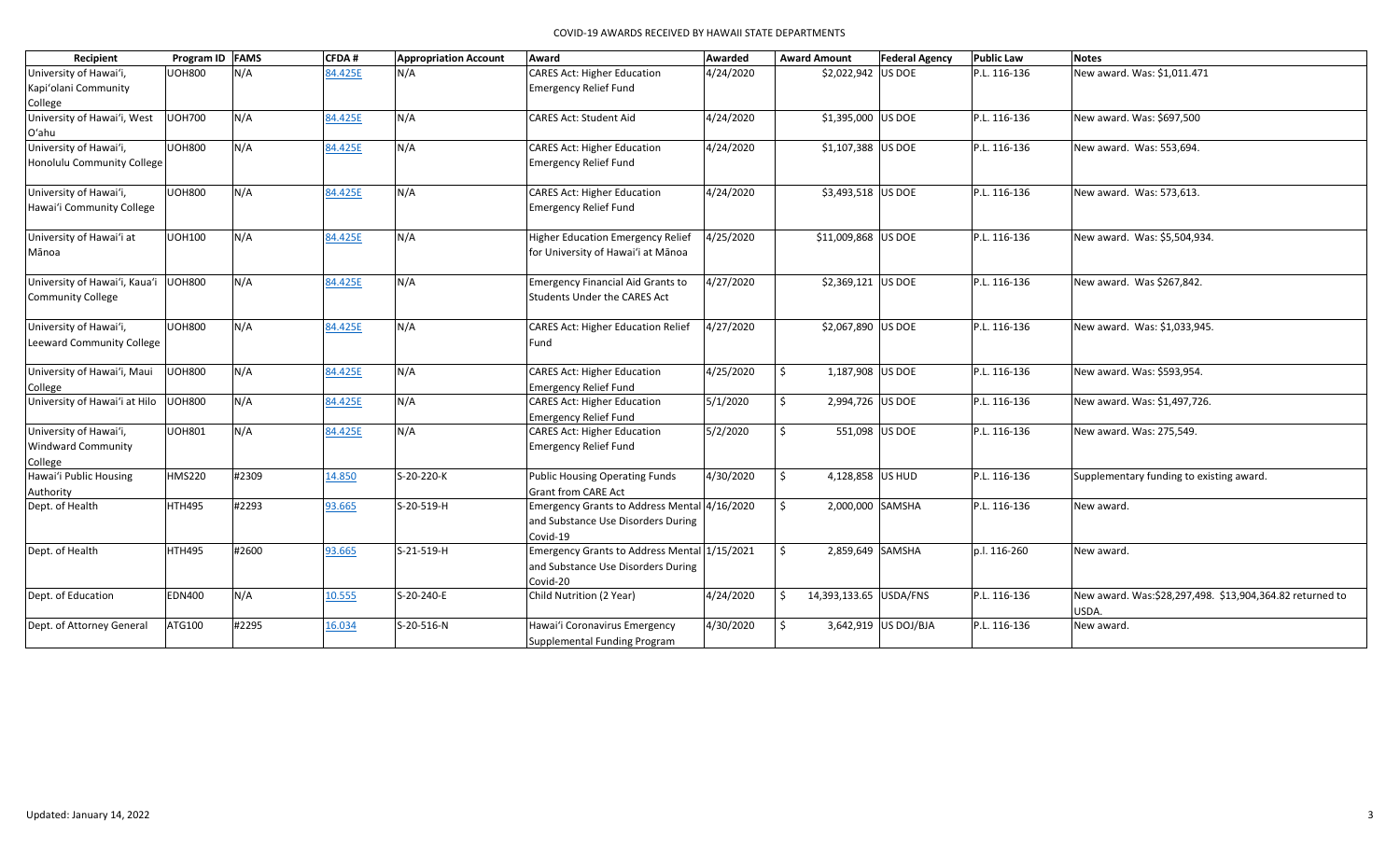| Recipient                              | Program ID FAMS |       | <b>CFDA#</b> | <b>Appropriation Account</b> | Award                                                      | Awarded   |                     | <b>Award Amount</b> | <b>Federal Agency</b> | <b>Public Law</b> | <b>Notes</b>                                               |
|----------------------------------------|-----------------|-------|--------------|------------------------------|------------------------------------------------------------|-----------|---------------------|---------------------|-----------------------|-------------------|------------------------------------------------------------|
| University of Hawai'i at Hilo          | <b>UOH800</b>   | N/A   | 84.425F      | N/A                          | <b>CARES Act: Higher Education</b>                         | 5/4/2020  | Ŝ.                  | 5,063,322 US DOE    |                       | P.L. 116-136      | New award. Was: \$1,497,362.                               |
|                                        |                 |       |              |                              | Emergency Relief Fund-UH Hilo                              |           |                     |                     |                       |                   |                                                            |
|                                        |                 |       |              |                              | <b>Institutional Portion</b>                               |           |                     |                     |                       |                   |                                                            |
| University of Hawai'i, Maui            | <b>UOH800</b>   | N/A   | 84.425F      | N/A                          | <b>CARES Act: Higher Education</b>                         | 5/4/2020  | \$                  | 2,668,101 US DOE    |                       | P.L. 116-136      | New award. Was: \$593,953.                                 |
| College                                |                 |       |              |                              | Emergency Relief Fund-UH Maui                              |           |                     |                     |                       |                   |                                                            |
|                                        |                 |       |              |                              | College Institutional Portion                              |           |                     |                     |                       |                   |                                                            |
| University of Hawai'i,                 | <b>UOH800</b>   | N/A   | 84.425F      | N/A                          | <b>CARES Act: Higher Education</b>                         | 5/4/2020  | Ŝ.                  | 4,484,283 US DOE    |                       | P.L. 116-136      | New award. Was: \$1,011,470.                               |
| Kapi'olani Community                   |                 |       |              |                              | Emergency Relief Fund-Kapi'olani                           |           |                     |                     |                       |                   |                                                            |
| College                                |                 |       |              |                              | Community College Institutional                            |           |                     |                     |                       |                   |                                                            |
|                                        |                 |       |              |                              | Portion                                                    |           |                     |                     |                       |                   |                                                            |
| University of Hawai'i, Kaua'i UOH800   |                 | N/A   | 84.425F      | N/A                          | <b>Emergency Financial Aid Grants to</b>                   | 5/6/2020  | \$                  | 1,285,285 US DOE    |                       | P.L. 116-136      | New award. Was:\$267,842.                                  |
| <b>Community College</b>               |                 |       |              |                              | Students Under the CARES Act (I)                           |           |                     |                     |                       |                   |                                                            |
|                                        |                 |       |              |                              |                                                            |           |                     |                     |                       |                   |                                                            |
| University of Hawai'i,                 | <b>UOH800</b>   | N/A   | 84.425F      | N/A                          | <b>CARES Act Higher Education</b>                          | 5/6/2020  | Ŝ.                  | 4,835,133 US DOE    |                       | P.L. 116-136      | New award. Was:\$1,033,944.                                |
| Leeward Community College              |                 |       |              |                              | Emergency Fund (I)                                         |           |                     |                     |                       |                   |                                                            |
|                                        |                 |       |              |                              |                                                            |           |                     |                     |                       |                   |                                                            |
| University of Hawai'i at               | <b>UOH100</b>   | N/A   | 84.425F      | N/A                          | Higher Education Emergency Relief-                         | 5/5/2020  | \$                  | 17,701,584 US DOE   |                       | P.L. 116-136      | New award. Was:\$5,504,933.                                |
| Mānoa                                  |                 |       |              |                              | Institution                                                |           |                     |                     |                       |                   |                                                            |
| University of Hawai'i,                 | <b>UOH800</b>   | N/A   | 84.425F      | N/A                          | <b>CARES Act: Higher Education</b>                         | 5/6/2020  | \$                  | 1,432,714 US DOE    |                       | P.L. 116-136      | New award. Was:\$275,549.                                  |
| <b>Windward Community</b>              |                 |       |              |                              | <b>Emergency Relief Fund Intitutional</b>                  |           |                     |                     |                       |                   |                                                            |
|                                        |                 |       |              |                              |                                                            |           |                     |                     |                       |                   |                                                            |
| College<br>University of Hawai'i, West | <b>UOH700</b>   | N/A   | 84.425F      | N/A                          | Portion<br>University of Hawai'i West O'ahu                | 5/7/2020  | \$                  | 2,916,448 US DOE    |                       | P.L. 116-136      |                                                            |
|                                        |                 |       |              |                              |                                                            |           |                     |                     |                       |                   | New award. Was: \$697,500.                                 |
| O'ahu                                  |                 |       |              |                              | <b>Recipient Institution Costs</b>                         |           |                     |                     |                       |                   |                                                            |
| University of Hawai'i,                 | <b>UOH800</b>   | N/A   | 84.425F      | N/A                          | <b>CARES Act: Higher Education</b>                         | 5/6/2020  | Ŝ.                  | 2,574,000 US DOE    |                       | P.L. 116-136      | New award. Was:\$573,613.                                  |
| Hawai'i Community College              |                 |       |              |                              | <b>Emergency Relief Fund-Instutional</b>                   |           |                     |                     |                       |                   |                                                            |
|                                        |                 |       |              |                              |                                                            |           |                     |                     |                       |                   |                                                            |
|                                        | <b>UOH800</b>   | N/A   | 84.425F      | N/A                          | Portion<br><b>CARES Act: Higher Education</b>              | 5/7/2020  | \$                  | 4,764,747 US DOE    |                       | P.L. 116-136      | New award. Was:\$553,6963.                                 |
| University of Hawai'i,                 |                 |       |              |                              |                                                            |           |                     |                     |                       |                   |                                                            |
| Honolulu Community College             |                 |       |              |                              | Emergency Relief Fund for                                  |           |                     |                     |                       |                   |                                                            |
| Dept. of Human Services                | <b>HMS206</b>   | #2301 | 93.568       | S-20-267-K                   | Institutions<br>Low-Income Home Energy Assistance 5/8/2020 |           | \$                  |                     | 1,190,942 US DHHS/ACF | P.L. 116-136      | New award.                                                 |
|                                        |                 |       |              |                              |                                                            |           |                     |                     |                       |                   |                                                            |
| Dept. of Human Services                | <b>HMS206</b>   | #2498 | 93.568       | S-21-524-K                   | Low-Income Home Energy Assistance 2/26/2021                |           | \$                  |                     | 387,849 US DHHS/ACF   | P.L. 116-260      |                                                            |
|                                        |                 |       |              |                              |                                                            |           |                     |                     |                       |                   | New award.                                                 |
| Dept. of Human Services                | <b>HMS301</b>   | #2302 | 93.671       | S-20-268-K                   | <b>Family Violence Prevention</b>                          | 5/11/2020 | \$                  |                     | 149,206 US DHHS/ACF   | P.L. 116-136      | New award.                                                 |
| Dept. of Education                     | <b>EDN100</b>   | N/A   | 84.425D      | S-21-801-E                   | <b>Elementary and Secondary School</b>                     | 5/15/2020 | \$                  | 43,385,229 US DOE   |                       | P.L. 116-136      | New award.                                                 |
|                                        |                 |       |              |                              | Emergency Relief Fund (ESSER)                              |           |                     |                     |                       |                   |                                                            |
|                                        |                 |       |              |                              |                                                            |           |                     |                     |                       |                   |                                                            |
| Executive Office of the State GOV100   |                 | #2300 | 84.425C      | S-20-502-O                   | Governor's Emergency Education                             | 5/5/2020  | Ŝ.                  | 9,993,387 US DOE    |                       | P.L. 116-136      | New award.                                                 |
|                                        |                 |       |              |                              |                                                            |           |                     |                     |                       |                   |                                                            |
| of Hawai'i                             |                 | #2304 |              | S-20-271-L                   | Relief Fund (GEER)                                         |           |                     |                     |                       | P.L. 116-136      |                                                            |
| Dept. of Labor and Industrial LBR903   |                 |       | 93.569       |                              | Community Services Block Grant                             | 5/8/2020  | $\frac{1}{2}$       |                     | 1,372,494 US DHHS/ACF |                   | New award.                                                 |
| Relations                              |                 |       |              |                              |                                                            | 1/22/2021 | $\ddot{\phi}$       | 3,627,506           |                       |                   |                                                            |
| Dept. of Human Services                | <b>HMS222</b>   | #2350 | 14.871       | S-20-219-K                   | CY2020 Housing Choice Vouchers-                            | 5/8/2020  | \$                  |                     | 560,130 US HUD        | P.L. 116-136      | New award.                                                 |
|                                        |                 |       |              |                              | <b>CARES Act Administrative Fees</b>                       |           |                     |                     |                       |                   |                                                            |
| Dept. of Human Services                | <b>HMS301</b>   | #2306 | 93.645       | S-20-250-K                   | Child Welfare Social Services Pgm                          | 4/23/2020 | $\ddot{\mathsf{S}}$ |                     | 176,363 US DHHS/ACF   | P.L. 116-136      | New award.                                                 |
|                                        |                 |       |              |                              | Title IV-B                                                 |           |                     |                     |                       |                   |                                                            |
| Dept. of Human Services                | <b>HMS301</b>   | #2169 | 93.659       | S-20-255-K, S-20-203-K, S-   | <b>Adoption Assistance</b>                                 | 5/12/2020 | $\ddot{\mathsf{S}}$ |                     | 426,700 US DHHS/ACF   | P.L. 116-127      | Supplemental award to current amount of \$11,489,091. This |
|                                        |                 |       |              | 20-513-K, S-20-525-K         |                                                            |           |                     |                     |                       |                   | supplement represents a 6.2% increase to the FMAP rate.    |
|                                        |                 |       |              |                              |                                                            |           |                     |                     |                       |                   |                                                            |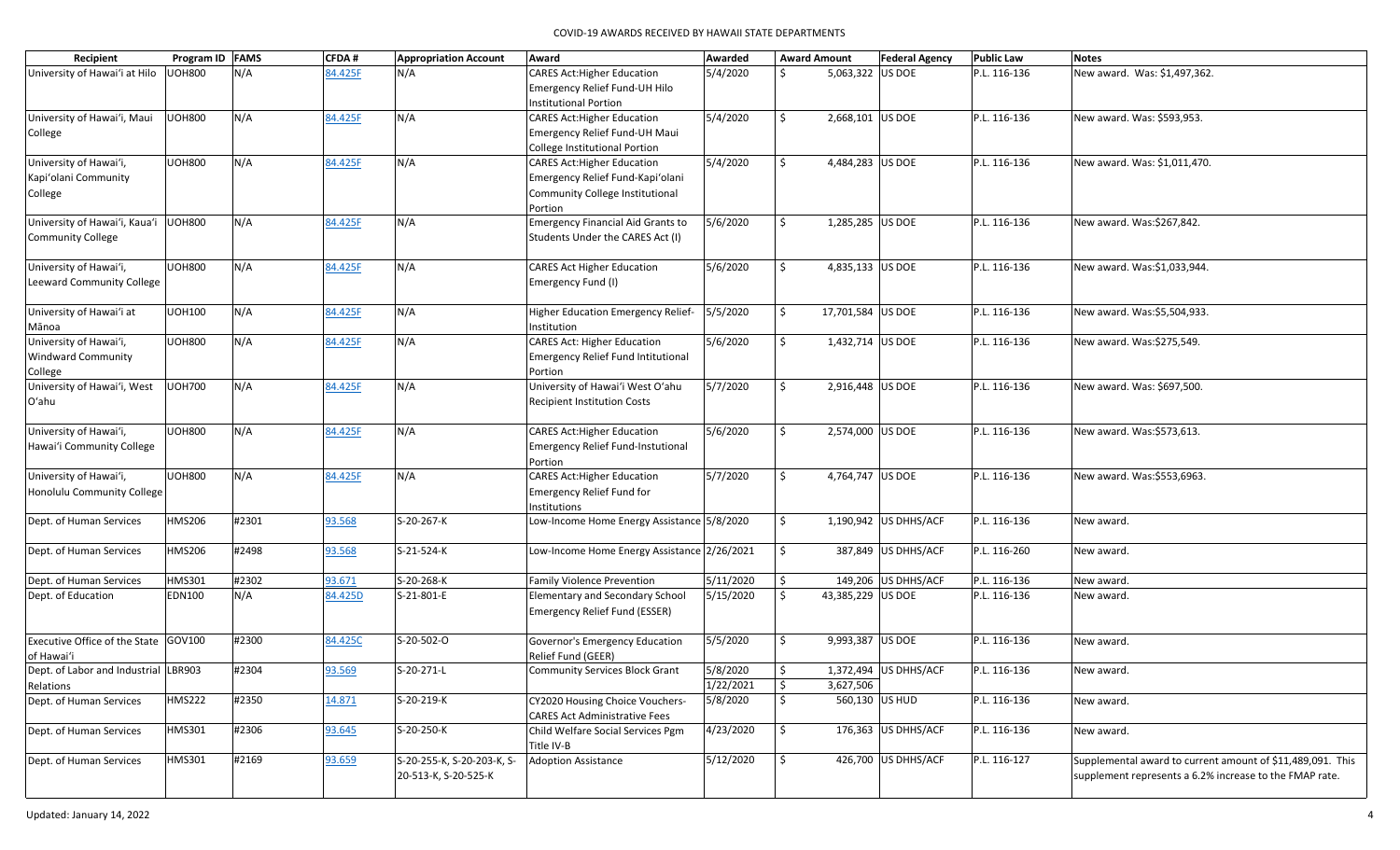|                                      |               | CFDA#                                       | <b>Appropriation Account</b> | Award                               | Awarded                                                                                                                                                                                                                                                                                                                                                                           |                                                                       | <b>Federal Agency</b> | <b>Public Law</b>                                                                                                                                                                                                                                                                                                                                                                | <b>Notes</b>                                               |
|--------------------------------------|---------------|---------------------------------------------|------------------------------|-------------------------------------|-----------------------------------------------------------------------------------------------------------------------------------------------------------------------------------------------------------------------------------------------------------------------------------------------------------------------------------------------------------------------------------|-----------------------------------------------------------------------|-----------------------|----------------------------------------------------------------------------------------------------------------------------------------------------------------------------------------------------------------------------------------------------------------------------------------------------------------------------------------------------------------------------------|------------------------------------------------------------|
| <b>DEF110</b>                        | #2305         | 97.042                                      | S-20-220-G                   | FY2020 Emergency Management         | 4/29/2020                                                                                                                                                                                                                                                                                                                                                                         | Ŝ.                                                                    |                       | P.L. 116-136                                                                                                                                                                                                                                                                                                                                                                     | New award.                                                 |
|                                      |               |                                             |                              | Performance Management Grant        |                                                                                                                                                                                                                                                                                                                                                                                   |                                                                       | Homeland              |                                                                                                                                                                                                                                                                                                                                                                                  |                                                            |
|                                      |               |                                             |                              | Pgm COVID-19                        |                                                                                                                                                                                                                                                                                                                                                                                   |                                                                       | Security/FEMA         |                                                                                                                                                                                                                                                                                                                                                                                  |                                                            |
| Dept. of Business, Economic BED143   | #2315         | 11.611                                      | S-20-532-B                   | Innovate Hawai'i MEP Emergency      | 5/29/2020                                                                                                                                                                                                                                                                                                                                                                         | \$                                                                    |                       | P.L.116-136                                                                                                                                                                                                                                                                                                                                                                      | New award.                                                 |
|                                      |               |                                             |                              | Assistance Partnership              |                                                                                                                                                                                                                                                                                                                                                                                   |                                                                       | Commerce              |                                                                                                                                                                                                                                                                                                                                                                                  |                                                            |
| HTH904                               | #2314         | 93.048                                      | S-20-522-H                   | <b>COVID-19 ADRC Grant Stimulus</b> |                                                                                                                                                                                                                                                                                                                                                                                   | \$                                                                    |                       | P.L. 116-136                                                                                                                                                                                                                                                                                                                                                                     | New award. Supplemental \$5,454 awarded 7/24/20.           |
| Dept. of Labor and Industrial LBR135 | #2312         | 17.277                                      | S-20-268-L                   | COVID-19 Employment Recovery        | 5/20/2020                                                                                                                                                                                                                                                                                                                                                                         | S.                                                                    |                       | P.L. 116-136                                                                                                                                                                                                                                                                                                                                                                     | New award.                                                 |
|                                      |               |                                             |                              |                                     |                                                                                                                                                                                                                                                                                                                                                                                   |                                                                       | Labor/ETA             |                                                                                                                                                                                                                                                                                                                                                                                  |                                                            |
| Dept. of Labor and Industrial LBR135 | #2313         | 17.277                                      | S-20-526-L                   | <b>COVID-19 Disaster Recovery</b>   | 5/20/2020                                                                                                                                                                                                                                                                                                                                                                         | \$                                                                    |                       | P.L. 116-136                                                                                                                                                                                                                                                                                                                                                                     | New award.                                                 |
|                                      |               |                                             |                              |                                     |                                                                                                                                                                                                                                                                                                                                                                                   |                                                                       | Labor/ETA             |                                                                                                                                                                                                                                                                                                                                                                                  |                                                            |
| <b>UOH800</b>                        | N/A           | 84.425L                                     | N/A                          | <b>CARES Act: Higher Education</b>  | 6/1/2020                                                                                                                                                                                                                                                                                                                                                                          |                                                                       |                       | P.L. 116-136                                                                                                                                                                                                                                                                                                                                                                     | New award. Was:\$1,700,403. Was: 4,985,405                 |
|                                      |               |                                             |                              | <b>Emergency Relief Fund-MSI</b>    |                                                                                                                                                                                                                                                                                                                                                                                   |                                                                       |                       |                                                                                                                                                                                                                                                                                                                                                                                  |                                                            |
|                                      |               |                                             |                              |                                     |                                                                                                                                                                                                                                                                                                                                                                                   |                                                                       |                       |                                                                                                                                                                                                                                                                                                                                                                                  |                                                            |
| <b>UOH100</b>                        | N/A           | 84.425L                                     | N/A                          | <b>CARES Act: Higher Education</b>  | 6/1/2020                                                                                                                                                                                                                                                                                                                                                                          |                                                                       |                       | P.L. 116-136                                                                                                                                                                                                                                                                                                                                                                     | New award. Was: \$9,566,804. Was: 23,221,204               |
|                                      |               |                                             |                              |                                     |                                                                                                                                                                                                                                                                                                                                                                                   |                                                                       |                       |                                                                                                                                                                                                                                                                                                                                                                                  |                                                            |
| <b>UOH800</b>                        | N/A           | 84.425L                                     | N/A                          |                                     |                                                                                                                                                                                                                                                                                                                                                                                   |                                                                       |                       | P.L. 116-136                                                                                                                                                                                                                                                                                                                                                                     | New award. Was: \$1,017,101. Was: \$2,984,542              |
|                                      |               |                                             |                              |                                     |                                                                                                                                                                                                                                                                                                                                                                                   |                                                                       |                       |                                                                                                                                                                                                                                                                                                                                                                                  |                                                            |
|                                      |               |                                             |                              |                                     |                                                                                                                                                                                                                                                                                                                                                                                   |                                                                       |                       |                                                                                                                                                                                                                                                                                                                                                                                  |                                                            |
| <b>UOH800</b>                        |               | 84.425L                                     | N/A                          |                                     | 6/6/2020                                                                                                                                                                                                                                                                                                                                                                          |                                                                       |                       |                                                                                                                                                                                                                                                                                                                                                                                  | New award. Was:\$940,828. Was:\$2,832,054.                 |
|                                      |               |                                             |                              |                                     |                                                                                                                                                                                                                                                                                                                                                                                   |                                                                       |                       |                                                                                                                                                                                                                                                                                                                                                                                  |                                                            |
|                                      |               |                                             |                              |                                     |                                                                                                                                                                                                                                                                                                                                                                                   |                                                                       |                       |                                                                                                                                                                                                                                                                                                                                                                                  |                                                            |
| University of Hawai'i, Kaua'i UOH800 |               | 84.425L                                     | N/A                          |                                     |                                                                                                                                                                                                                                                                                                                                                                                   |                                                                       |                       | P.L. 116-136                                                                                                                                                                                                                                                                                                                                                                     | New award. Was:\$472,524.                                  |
|                                      |               |                                             |                              |                                     |                                                                                                                                                                                                                                                                                                                                                                                   |                                                                       |                       |                                                                                                                                                                                                                                                                                                                                                                                  |                                                            |
|                                      |               |                                             |                              |                                     |                                                                                                                                                                                                                                                                                                                                                                                   |                                                                       |                       |                                                                                                                                                                                                                                                                                                                                                                                  |                                                            |
| <b>UOH800</b>                        | N/A           | 84.425L                                     | N/A                          | <b>CARES Act: Higher Education</b>  | 6/6/2020                                                                                                                                                                                                                                                                                                                                                                          |                                                                       |                       | P.L. 116-136                                                                                                                                                                                                                                                                                                                                                                     | New award. Was: \$1,775,424. Was:\$1,811,503. Was:         |
|                                      |               |                                             |                              | <b>Emergency Relief Fund-MSI</b>    |                                                                                                                                                                                                                                                                                                                                                                                   |                                                                       |                       |                                                                                                                                                                                                                                                                                                                                                                                  | \$5,352,620.                                               |
|                                      |               |                                             |                              |                                     |                                                                                                                                                                                                                                                                                                                                                                                   |                                                                       |                       |                                                                                                                                                                                                                                                                                                                                                                                  |                                                            |
| <b>UOH800</b>                        | N/A           | 84.425L                                     | N/A                          | <b>CARES Act: Higher Education</b>  | 6/6/2020                                                                                                                                                                                                                                                                                                                                                                          |                                                                       |                       | P.L. 116-136                                                                                                                                                                                                                                                                                                                                                                     | New award. Was: \$466,238. Was: 476,238. Was: \$1,504,176. |
|                                      |               |                                             |                              | Emergency Relief Fund-MSI           |                                                                                                                                                                                                                                                                                                                                                                                   |                                                                       |                       |                                                                                                                                                                                                                                                                                                                                                                                  |                                                            |
|                                      |               |                                             |                              |                                     |                                                                                                                                                                                                                                                                                                                                                                                   |                                                                       |                       |                                                                                                                                                                                                                                                                                                                                                                                  |                                                            |
| University of Hawai'i at Hilo UOH800 | N/A           |                                             | N/A                          |                                     |                                                                                                                                                                                                                                                                                                                                                                                   |                                                                       |                       | P.L. 116-136                                                                                                                                                                                                                                                                                                                                                                     | New award. Was: \$2,691,303. Was:\$2,745,995.              |
|                                      |               |                                             |                              | <b>Emergency Relief Fund-MSI</b>    |                                                                                                                                                                                                                                                                                                                                                                                   |                                                                       |                       |                                                                                                                                                                                                                                                                                                                                                                                  | Was:\$6,698,506.                                           |
|                                      |               |                                             |                              |                                     |                                                                                                                                                                                                                                                                                                                                                                                   |                                                                       |                       |                                                                                                                                                                                                                                                                                                                                                                                  | New award. Was:\$1,041,410. Was:\$3,055,355.               |
|                                      |               |                                             |                              |                                     |                                                                                                                                                                                                                                                                                                                                                                                   |                                                                       |                       |                                                                                                                                                                                                                                                                                                                                                                                  |                                                            |
| <b>UOH800</b>                        |               | 84.425L                                     |                              |                                     |                                                                                                                                                                                                                                                                                                                                                                                   |                                                                       |                       | P.L. 116-136                                                                                                                                                                                                                                                                                                                                                                     | New award. Was: \$1,238,257. Was:\$3,477,272.              |
|                                      |               |                                             |                              | Emergency Relief Fund-MSI           |                                                                                                                                                                                                                                                                                                                                                                                   |                                                                       |                       |                                                                                                                                                                                                                                                                                                                                                                                  |                                                            |
| Dept. of Labor and Industrial LBR171 | #2319         | 17.225                                      | S-20-269-L                   | EUISSA 2020 Admin                   | 5/7/2020                                                                                                                                                                                                                                                                                                                                                                          |                                                                       |                       | P.L. 116-127                                                                                                                                                                                                                                                                                                                                                                     | New award.                                                 |
|                                      |               |                                             |                              |                                     |                                                                                                                                                                                                                                                                                                                                                                                   |                                                                       | Labor/ETA             |                                                                                                                                                                                                                                                                                                                                                                                  |                                                            |
|                                      | <b>UOH800</b> | Program ID FAMS<br>N/A<br>N/A<br>N/A<br>N/A | 84.425L<br>84.425L           | N/A<br>N/A                          | Emergency Relief Fund-MSI<br><b>CARES Act: Higher Education</b><br>Emergency Relief Fund-MSI<br><b>CARES Act: Higher Education</b><br>Emergency Relief Fund-MSI<br><b>CARES Act: Higher Education</b><br>Emergency Relief Fund-MSI<br><b>CARES Act: Higher Education</b><br><b>CARES Act: Higher Education</b><br>Emergency Relief Fund-MSI<br><b>CARES Act: Higher Education</b> | 5/12/2020<br>6/6/2020<br>6/6/2020<br>6/6/2020<br>6/6/2020<br>6/6/2020 | <b>Award Amount</b>   | 1,006,027<br>US Dept of<br>132,000 U.S. Dept of<br>305,454 US DHHS/ACF<br>1,500,000 US Dept of<br>1,500,000 US Dept of<br>\$8,811,090   US DOE<br>\$38,870,705 US DOE<br>\$3,001,873 US DOE<br>\$5,060,264 US DOE<br>\$2,517,974 US DOE<br>\$9,411,817 US DOE<br>\$2,768,347 US DOE<br>\$11,142,949 US DOE<br>\$5,398,972 US DOE<br>\$6,057,048 US DOE<br>\$3,939,342 US Dept of | P.L. 116-136<br>P.L. 116-136                               |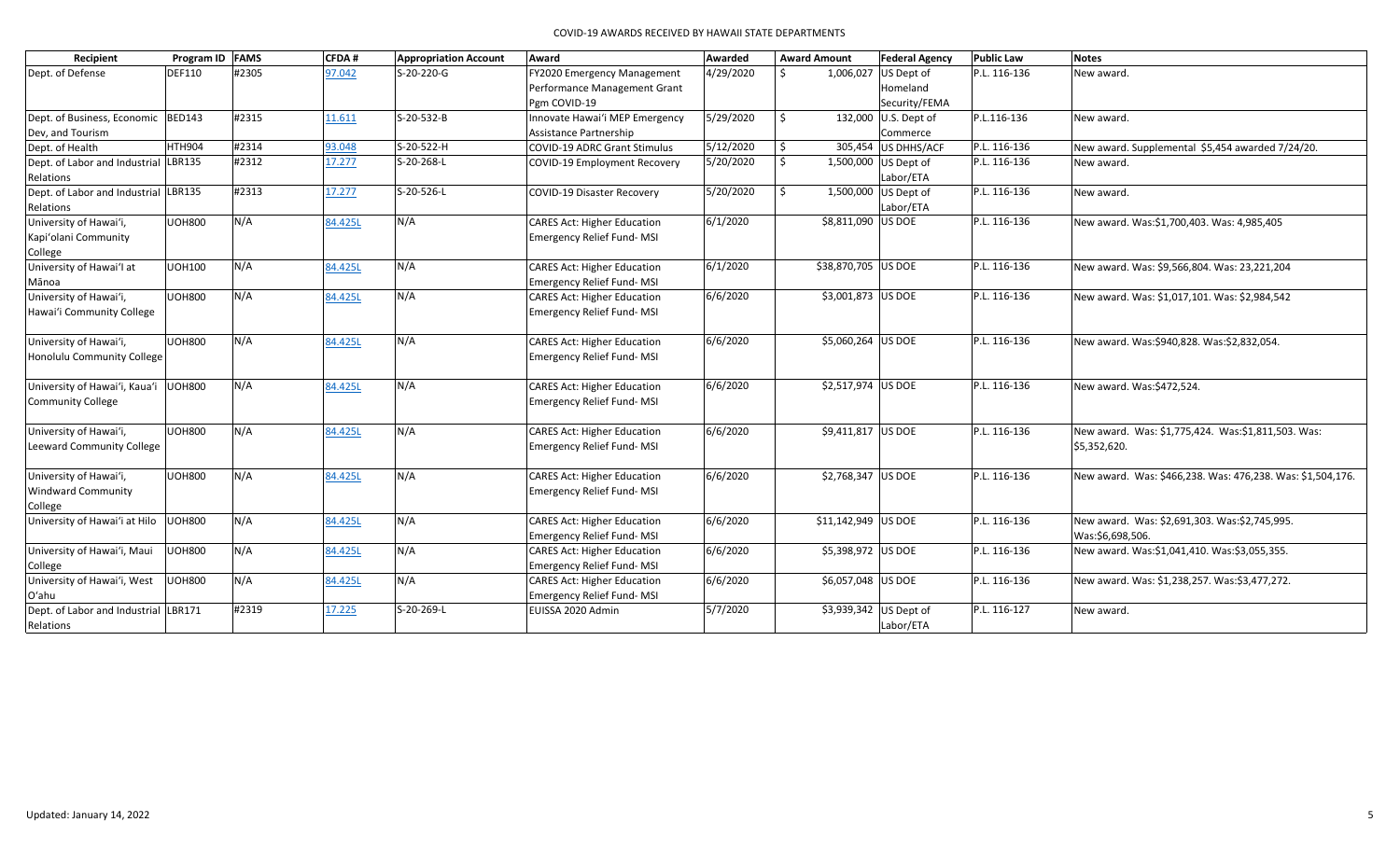| Recipient                            | Program ID FAMS |       | CFDA#   | <b>Appropriation Account</b> | Award                                          | Awarded   | <b>Award Amount</b> | <b>Federal Agency</b>       | <b>Public Law</b>    | <b>Notes</b>                                              |
|--------------------------------------|-----------------|-------|---------|------------------------------|------------------------------------------------|-----------|---------------------|-----------------------------|----------------------|-----------------------------------------------------------|
| Dept. of Labor and Industrial LBR171 |                 | #2324 | 17.225  | S-20-272-L                   | COVID-19 Pandemic UI Grant                     | 5/29/2020 | \$34,676,695        | US Dept of                  | P.L. 116-136         | New award.                                                |
| Relations                            |                 |       |         |                              | Programs                                       |           |                     | Labor/ETA                   |                      |                                                           |
| Dept. of Transportation              | <b>TRN995</b>   | #2330 | 20.507  | S-20-237-D                   | Hawaii DOT, FFY20 CARES Act 2020               | 6/16/2020 |                     | \$7,864,323 US DOT/FTA      | P.L. 116-136         | New award.                                                |
|                                      |                 |       |         |                              | Section 5307 Small Urbanized Area              |           |                     |                             |                      |                                                           |
|                                      |                 |       |         |                              | <b>Operating Assistance</b>                    |           |                     |                             |                      |                                                           |
|                                      |                 |       |         |                              |                                                |           |                     |                             |                      |                                                           |
| Dept. of Health                      | <b>HTH560</b>   | #1953 | 93.136  | S-19-531-H                   | Sexual Violence Primary Prevention             | 6/19/2020 | Ŝ.                  | 15,307 US DHHS/CDC          | P.L. 116-136         | Supplementary funding to existing award.                  |
|                                      |                 |       |         |                              | and Education                                  |           |                     |                             |                      |                                                           |
| Dept. of Transportation              | <b>TRN995</b>   | #2344 | 20.509  | S-21-243-D                   | Hawai'i DOT, FFY20 CARES Act,                  | 6/29/2020 | \$                  | 8,906,600 US DOT/FTA        | P.L. 116-136         | New award.                                                |
|                                      |                 |       |         |                              | Section 5311 Rural Grant-Operating             |           |                     |                             |                      |                                                           |
|                                      |                 |       |         |                              | & Replacement Assistance                       |           |                     |                             |                      |                                                           |
|                                      |                 |       |         |                              |                                                |           |                     |                             |                      |                                                           |
| University of Hawai'i at             | <b>UOH100</b>   | N/A   | 93.107  | N/A                          | Area Health Education Centers                  | 5/8/2020  | Ŝ.                  | 95,455 US DHHS/HRSA         | Other                | New award.                                                |
| Mānoa                                |                 |       |         |                              | Program COVID-19                               |           |                     |                             |                      |                                                           |
| University of Hawai'i at             | <b>UOH100</b>   | N/A   | 93.211  | N/A                          | Coronavirus Telehealth Resource                | 4/17/2020 | \$                  | 828,571 US DHHS/HRSA        | Other                | New award.                                                |
| Mānoa                                |                 |       |         |                              | Centers                                        |           |                     |                             |                      |                                                           |
| Dept. of Health                      | <b>HTH100</b>   | #2352 | 93.917  | S-21-247-H                   | Ryan White HIV/AIDS Program Part B 5/19/2020   |           | \$                  | 108,092 US DHHS/HRSA        | P.L. 116-136         | New award.                                                |
|                                      |                 |       |         |                              | COVID19 Response                               |           |                     |                             |                      |                                                           |
| University of Hawaii Systems UOH100  |                 | N/A   | 59.037  | N/A                          | Small Business Development Centers 4/27/2020   |           | $\ddot{\mathsf{S}}$ | 1,280,000 US Small Business | Other (Small         | New award.                                                |
|                                      |                 |       |         |                              | <b>CARES Act</b>                               |           |                     | Adm                         | <b>Business Act,</b> |                                                           |
|                                      |                 |       |         |                              |                                                |           |                     |                             | Section 21 (15 U.S.C |                                                           |
|                                      |                 |       |         |                              |                                                |           |                     |                             | 648), Public Law 96- |                                                           |
|                                      |                 |       |         |                              |                                                |           |                     |                             | 302)                 |                                                           |
| University of Hawaii Systems UOH100  |                 | N/A   | 47.041  | N/A                          | RAPID: Determine Community                     | 4/23/2020 | Ŝ.                  | 151,956 National Science    | Other                | New award.                                                |
|                                      |                 |       |         |                              | Disease Burden of COVID-19 by                  |           |                     | Foundation                  |                      |                                                           |
|                                      |                 |       |         |                              | Probin Wastewater Microbiome                   |           |                     |                             |                      |                                                           |
| University of Hawaii Systems UOH100  |                 | N/A   | 47.070  | N/A                          | Rapid: Modeling COVID-19                       | 6/16/2020 | \$                  | 199,023<br>National Science | Other                | New award.                                                |
|                                      |                 |       |         |                              | transmission and mitigation using              |           |                     | Foundation                  |                      |                                                           |
|                                      |                 |       |         |                              | contained populations                          |           |                     |                             |                      |                                                           |
| University of Hawaii Systems UOH100  |                 | N/A   | 93.157  | N/A                          | Centers of Excellence COVID                    | 5/8/2020  | \$                  | 150,000 US DHHS/HRSA        | Other                | New award.                                                |
| Dept. of Human Services              | <b>HMS222</b>   | #2351 | 14.871  | S-21-219-K                   | Mainstream Vouchers-2020 CARES                 | 8/1/2020  | Ŝ.                  | 269,084 US HUD              | P.L. 116-136         | New award.                                                |
|                                      |                 |       |         |                              | Act Mainstream Award                           |           |                     |                             |                      |                                                           |
| Dept. of Human Services              | <b>HMS222</b>   | #2376 | 14.871  | S-21-219-K                   | Section 8 Housing Choice Voucher               | 8/10/2020 | \$                  | 1,738,577   US HUD          | P.L. 116-136         | New award.                                                |
|                                      |                 |       |         |                              | Program- (HAP & ADM) CARES Act                 |           |                     |                             |                      |                                                           |
| Dept. of Health                      | <b>HTH720</b>   | #2155 | 93.777  | S-20-509-H                   | Medicare Survey and Certification              | 8/21/2020 | \$                  | 130,932 US DHHS/CMS         | P.L. 116-136         | Supplemental award amount \$130,932. Total award amount   |
|                                      |                 |       |         |                              | Title XVIII                                    |           |                     |                             |                      | \$1,878,436.                                              |
| Dept. of Labor and Industrial LBR171 |                 | #2403 | 97.050  | T-21-915-L                   | FEMA DR 4510-HI Lost Wages                     | 8/29/2020 | \$                  | 370,293,866 US DHS/FEMA     | Other                | New award.                                                |
| Relations                            |                 |       |         |                              |                                                |           |                     |                             |                      |                                                           |
| Dept. of Health                      | <b>HTH420</b>   | #2420 | 97.032  | $S-21-651-H$                 | Crisis Counseling-Immediate Services 8/26/2020 |           | \$                  | 127,850 US DHS/FEMA         | Other                | New award.                                                |
|                                      |                 |       |         |                              | Program                                        |           |                     |                             |                      |                                                           |
| Dept. of Health                      | <b>HTH560</b>   | #2465 | 93.110  | S-21-655-H                   | <b>AMCHP CARES Act Project</b>                 | 10/8/2020 | $\ddot{\mathsf{S}}$ | 275,000 US DHHS/HRSA        | P.L. 116-136         | New subaward from Washington DC nonprofit "Association of |
|                                      |                 |       |         |                              |                                                |           |                     |                             |                      | Maternal & Child Health".                                 |
| Dept. of Labor and Industrial LBR903 |                 | #2207 | 93.566  | S-20-235-L                   | Refugee Support Services Program               | 5/27/2020 | \$                  | 20,000 US DHHS/ACF          | Other                | Supplemental award of \$20,000 5/27/20 NOA. Total award   |
| Relations                            |                 |       |         |                              | FY2020                                         |           |                     |                             |                      | amount is \$70,000.                                       |
| University of Hawai'i at             | <b>UOH100</b>   | N/A   | 84.425G | N/A                          | Reimagining Workforce Preparation- 9/25/2020   |           | Ŝ.                  | 13,370,384 US Dept of       | P.L. 116-136         | New award.                                                |
| Mānoa                                |                 |       |         |                              | Hāna Career Pathways                           |           |                     | Education                   |                      |                                                           |
|                                      |                 |       |         |                              |                                                |           |                     |                             |                      |                                                           |
|                                      |                 |       |         |                              |                                                |           |                     |                             |                      |                                                           |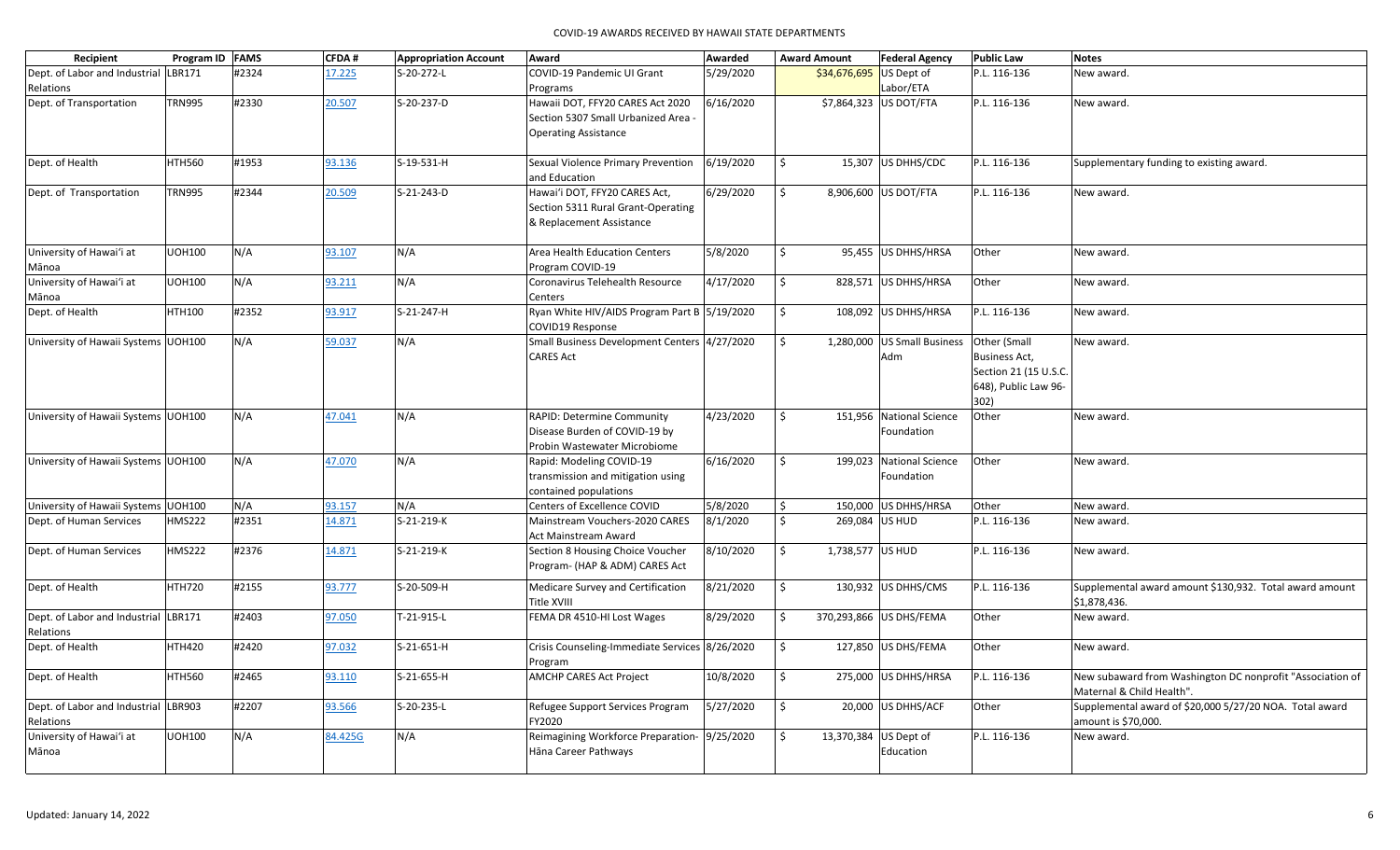| Recipient                                   | Program ID FAMS |       | CFDA#   | <b>Appropriation Account</b> | Award                                           | Awarded    |                     | <b>Award Amount</b>  | <b>Federal Agency</b>         | <b>Public Law</b> | <b>Notes</b>                                               |
|---------------------------------------------|-----------------|-------|---------|------------------------------|-------------------------------------------------|------------|---------------------|----------------------|-------------------------------|-------------------|------------------------------------------------------------|
| University of Hawai'i at                    | <b>UOH100</b>   | N/A   | 11.307  | N/A                          | University of Hawaii PBCP EDA CARES 8/20/2020   |            | Ŝ.                  | 300,000              | US Dept of                    | Other             | New award.                                                 |
| Mānoa                                       |                 |       |         |                              | Act Recovery Assistance 2020-2022               |            |                     |                      | Commerce                      |                   |                                                            |
| University of Hawai'i at                    | <b>UOH100</b>   | N/A   | 93.969  | N/A                          | <b>Geriatrics Workforce Enhancement</b>         | 5/8/2020   | \$                  |                      | 90,625 US DHHS/HRSA           | P.L. 116-136      | New award.                                                 |
| Mānoa                                       |                 |       |         |                              | Program COVID                                   |            |                     |                      |                               |                   |                                                            |
| University of Hawai'i at                    | <b>UOH100</b>   | N/A   | 11.805  | N/A                          | MBDA Business Center Honolulu                   | 6/10/2020  | $\ddot{\mathsf{S}}$ |                      | 259,259 U.S. Dept of          | P.L. 116-136      | New award.                                                 |
| Mānoa                                       |                 |       |         |                              | CARES Act Program 2020-2021                     |            |                     |                      | Commerce                      |                   |                                                            |
| University of Hawai'i at                    | <b>UOH100</b>   | N/A   | 11.417  | N/A                          | FY2020 Hawaii Sea Grant COVID-19                | 9/1/2020   | $\ddot{\mathsf{S}}$ | 100,000              | US Dept of                    | Other             | Supplemental COVID award \$100,000. Total award amount is  |
| Mānoa                                       |                 |       |         |                              | <b>Related Rapid Response</b>                   |            |                     |                      | Commerce/NOAA                 |                   | \$7,974,560.                                               |
| University of Hawai'i at                    | <b>UOH100</b>   | N/A   | 93.251  | N/A                          | Ajiri in Ibwinini.                              | 8/13/2020  | S.                  |                      | 196,414 US DHHS/HRSA          | Other             | Supplemental award to "Universal Newborn Hearing Screening |
| Mānoa                                       |                 |       |         |                              |                                                 |            |                     |                      |                               |                   | & Intervention award."                                     |
| University of Hawai'i at                    | <b>UOH100</b>   | N/A   | 93.310  | N/A                          | Puipuia le Ola: Increasing reach and            | 11/17/2020 | S.                  |                      | 958,613 US DHHS/NIH           | Other             | Supplemental award.                                        |
| Mānoa                                       |                 |       |         |                              | uptake of COVID19 testing among                 |            |                     |                      |                               |                   |                                                            |
|                                             |                 |       |         |                              | Pacific Islanders in Hawai'i and Guam           |            |                     |                      |                               |                   |                                                            |
| <b>Executive Office of the State BUF101</b> |                 | #2545 | 21.023  | S-21-505-O                   | <b>Emergency Rental Assistance</b>              | 1/11/2021  | Ŝ.                  |                      | 125,242,649 U.S. Dept. of the | P.L. 116-260      | New award.                                                 |
| Of Hawai'i                                  |                 |       |         |                              | Program                                         |            |                     |                      | Treasury                      |                   |                                                            |
| Dept. of Hawaiian Home                      | <b>HHL602</b>   | #2547 | 21.023  | S-21-513-I                   | <b>Emergency Rental Assistance</b>              | 1/7/2021   |                     |                      | 2,400,000 U.S. Dept. of the   | P.L. 116-260      | New award.                                                 |
| Lands                                       |                 |       |         |                              | Program                                         |            |                     |                      | Treasury                      |                   |                                                            |
| Dept. of Business, Economic BED100          |                 | #2550 | 11.307  | S-21-537-B                   | Revolving Loan Fund                             | 1/19/2021  | S.                  |                      | 1,000,000 $ U.S.$ Dept. of    | Other             | New award.                                                 |
| Development and Tourism                     |                 |       |         |                              |                                                 |            |                     |                      | Commerce, EDA                 |                   |                                                            |
| University of Hawai'i at                    | <b>UOH100</b>   | N/A   | 93.310  | N/A                          | Community Driven Approach to                    | 9/22/2020  |                     |                      | 3,400,883 US DHHS/NIH         | Other             | New award.                                                 |
| Mānoa                                       |                 |       |         |                              | Mitigate COVID19 Disparities in                 |            |                     |                      |                               |                   |                                                            |
|                                             |                 |       |         |                              | Hawai'i's Vulnerable Populations                |            |                     |                      |                               |                   |                                                            |
| Dept. of Health                             | <b>HTH720</b>   | #2485 | 93.777  | S-21-539-H                   | Hawai'i CLIA Program                            | 12/28/2020 |                     |                      | 3,436 US DHHS/CMS             | P.L.116-136       | Supplemental award CARES funded. Total award amount is     |
|                                             |                 |       |         |                              |                                                 |            |                     |                      |                               |                   | \$94,486.                                                  |
| Executive Office of the State EDN100        |                 | #2569 | 84.425R | S-21-806-E                   | Emergency Assistance to Non-Public 2/23/2021    |            | \$                  | 9,815,286 US DOE     |                               | P.L. 116-260      | New award. DOE is fiscal agent for award to Governor.      |
| Of Hawai'i                                  |                 |       |         |                              | Schools (EANS)                                  |            |                     |                      |                               |                   |                                                            |
| Dept. of Education                          | <b>EDN100</b>   | N/A   | 84.425D | S-21-801-E                   | Elementary & Secondary School                   | 1/6/2021   |                     | \$183,595,211 US DOE |                               | P.L. 116-136      | New award.                                                 |
|                                             |                 |       |         |                              | Emergency Relief Fund (ESSER II)                |            |                     |                      |                               |                   |                                                            |
| Dept. of Transportation                     | <b>TRN595</b>   | #2590 | 20.205  | S-81-209-D                   | Highway Infrastructure<br>Programs/HIP (CRRSAA) | 1/15/2021  | $\dot{\mathsf{S}}$  |                      | 41,970,798 U.S. DOT/FHWA      | P.L. 116-260      | New apportionment for highway infrastructure projects.     |
| Dept. of Health                             | <b>HTH720</b>   | #2470 | 93.777  | S-21-509-H                   | <b>Survey and Certification Medicare</b>        | 2/18/2021  | \$                  |                      | 50,000 U.S. DHHS/CMS          | P.L. 116-136      | Supplemental CARES award 2/18/21 for \$50,000. Total award |
|                                             |                 |       |         |                              | Title XVIII                                     |            |                     |                      |                               |                   | amount is \$711,148.                                       |
| Dept. of Labor and Industrial LBR903        |                 | #2597 | 10.568  | S-21-274-L                   | TEFAP Admin COVID PL116-260                     | 2/25/2021  | \$                  |                      | 181,523 U.S. Dept of          | P.L. 116-260      | New award.                                                 |
| Relations                                   |                 |       |         |                              |                                                 |            |                     |                      | Agriculture, FNS              |                   |                                                            |
| Dept. of Human Services                     | <b>HMS301</b>   | #2604 | 93.674  | S-21-287-K                   | John H. Chafee Foster Care Pgm                  | 2/22/2021  | \$                  |                      | 1,374,601 U.S. DHHS/ACF       | P.L. 116-260      | New award.                                                 |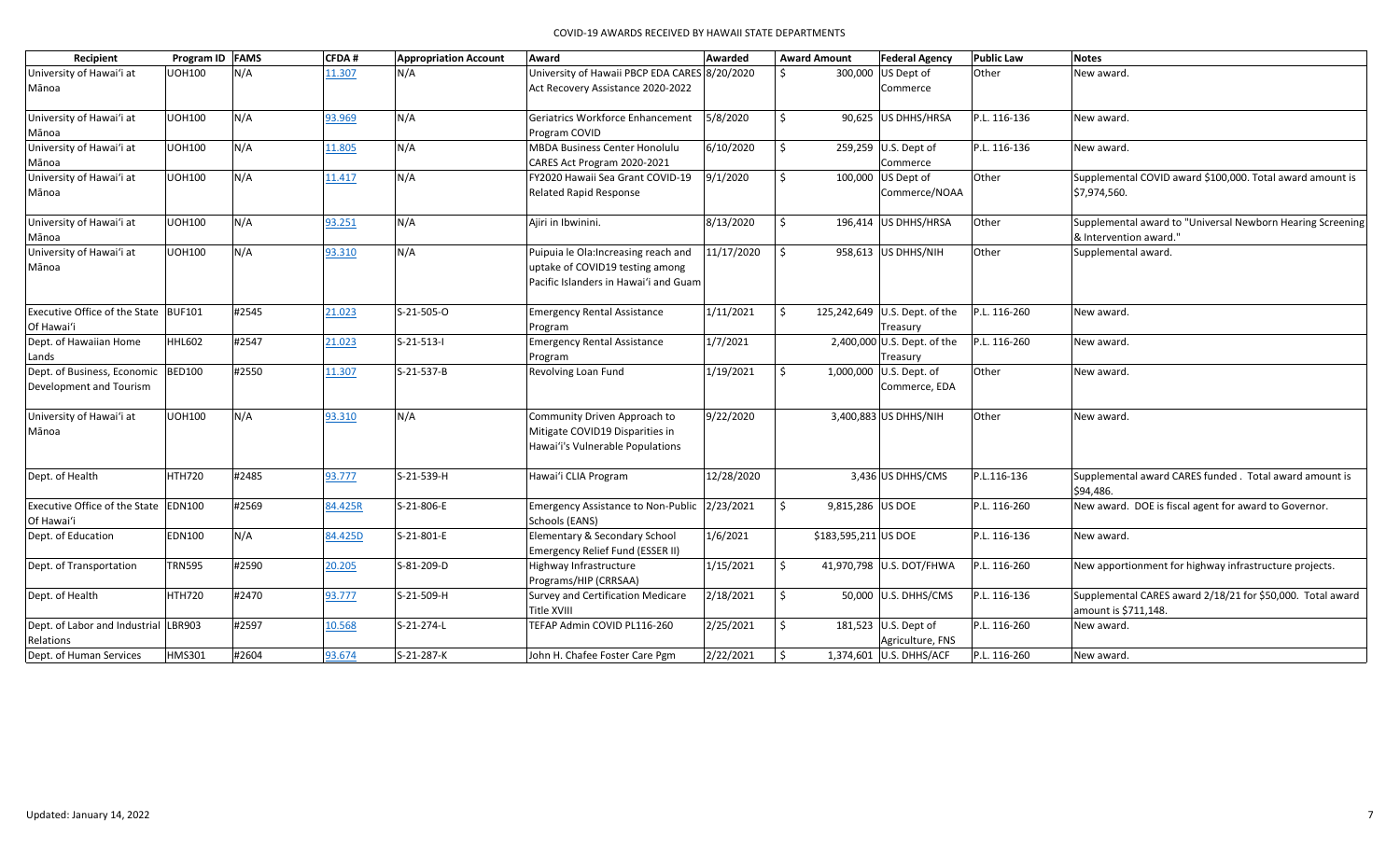| Recipient               | Program ID   FAMS |       | CFDA#  | <b>Appropriation Account</b> | Award                                                                                                                                                                                             | Awarded  |              | <b>Award Amount</b> | <b>Federal Agency</b>   | <b>Public Law</b> | <b>Notes</b>                                                                          |
|-------------------------|-------------------|-------|--------|------------------------------|---------------------------------------------------------------------------------------------------------------------------------------------------------------------------------------------------|----------|--------------|---------------------|-------------------------|-------------------|---------------------------------------------------------------------------------------|
| Dept. of Transportation | <b>TRN161</b>     | #2568 | 20.106 | S-21-224-D                   | CRRSA - To provide relief from rent<br>and minimum annual guarantee to<br>on-airport parking, on-airport car<br>rental, and in-terminal airport<br>concessions (LIH).                             | 3/1/2021 | \$           |                     | 355,050 U.S. DOT/FAA    | P.L. 116-260      | New award."Airport Coronavirus Response Grant Pgm"                                    |
| Dept. of Transportation | <b>TRN161</b>     | #2570 | 20.106 | S-21-224-D                   | CRRSA - For costs related to<br>operations, personnel, cleaning,<br>sanitization, janitorial services,<br>combating the spread of pathogens<br>at the airport, and debt service<br>payments (LIH) | 3/1/2021 | Ŝ.           |                     | 5,310,123 U.S. DOT/FAA  | P.L. 116-260      | New award."Airport Coronavirus Response Grant Pgm"<br>Award amount was: \$5,307,731   |
| Dept. of Transportation | <b>TRN102</b>     | #2571 | 20.106 | S-21-239-D                   | CRRSA - To provide relief from rent<br>and minimum annual guarantee to<br>on-airport parking, on-airport car<br>rental, and in-terminal airport<br>concessions (HNL).                             | 3/1/2021 | $\mathsf{S}$ |                     | 2,139,315 U.S. DOT/FAA  | P.L. 116-260      | New award."Airport Coronavirus Response Grant Pgm"                                    |
| Dept. of Transportation | <b>TRN102</b>     | #2572 | 20.106 | S-21-239-D                   | CRRSA - For costs related to<br>operations, personnel, cleaning,<br>sanitization, janitorial services,<br>combating the spread of pathogens<br>at the airport, and debt service<br>payments (HNL) | 3/1/2021 | Ŝ.           |                     | 17,384,535 U.S. DOT/FAA | P.L. 116-260      | New award."Airport Coronavirus Response Grant Pgm"<br>Award amount was: \$17,370,120. |
| Dept. of Transportation | <b>TRN104</b>     | #2573 | 20.106 | S-21-240-D                   | CRRSA - For costs related to<br>operations, personnel, cleaning,<br>sanitization, janitorial services,<br>combating the spread of pathogens<br>at the airport and debt service<br>payments. (JRF) | 3/1/2021 | $\mathsf{S}$ |                     | 13,000 U.S. DOT/FAA     | P.L. 116-260      | New award."Airport Coronavirus Response Grant Pgm"                                    |
| Dept. of Transportation | <b>TRN104</b>     | #2574 | 20.106 | S-21-257-D                   | CRRSA - For costs related to<br>operations, personnel, cleaning,<br>sanitization, janitorial services,<br>combating the spread of pathogens<br>at the airport and debt service<br>payments. (HDH) | 3/1/2021 | Ŝ.           |                     | 9,000 U.S. DOT/FAA      | P.L. 116-260      | New award."Airport Coronavirus Response Grant Pgm"                                    |
| Dept. of Transportation | <b>TRN111</b>     | #2575 | 20.106 | S-21-223-D                   | CRRSA - To provide relief from rent<br>and minimum annual guarantee to<br>on-airport parking, on-airport car<br>rental, and in-terminal airport<br>concessions (ITO).                             | 3/1/2021 | $\mathsf{S}$ |                     | 124,846 U.S. DOT/FAA    | P.L. 116-260      | New award."Airport Coronavirus Response Grant Pgm"                                    |
| Dept. of Transportation | <b>TRN111</b>     | #2576 | 20.106 | S-21-223-D                   | CRRSA - For costs related to<br>operations, personnel, cleaning,<br>sanitization, janitorial services,<br>combating the spread of pathogens<br>at the airport and debt service<br>payments. (ITO) | 3/1/2021 | $\mathsf{S}$ |                     | 3,755,168 U.S. DOT/FAA  | P.L. 116-260      | New award."Airport Coronavirus Response Grant Pgm"<br>Award amount was: \$3,754,327.  |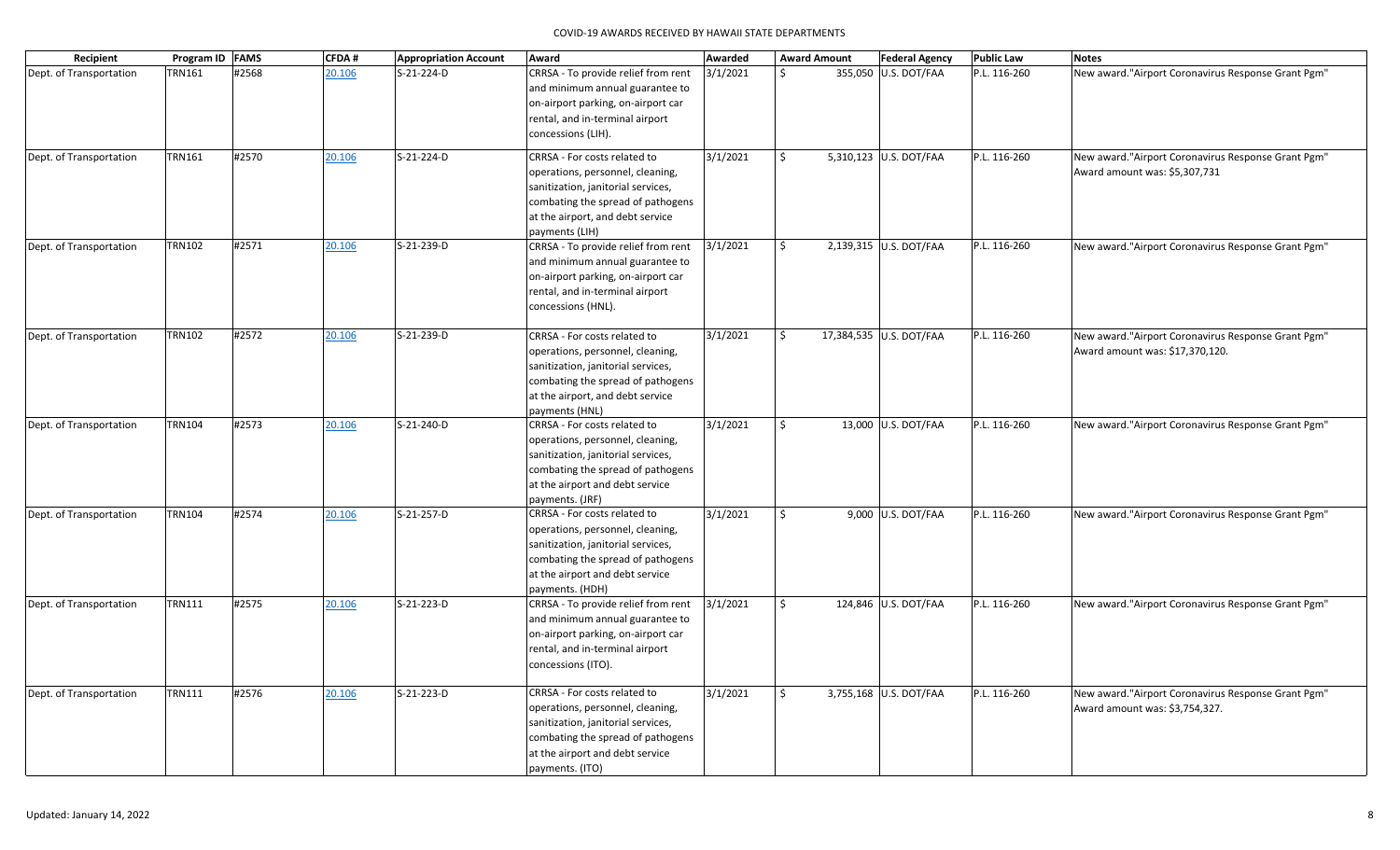| Recipient               | Program ID FAMS<br><b>CFDA#</b> |       | <b>Appropriation Account</b><br>Award |            | Awarded<br><b>Award Amount</b>                                                                                                                                                                    |          |               | <b>Public Law</b><br><b>Federal Agency</b> | <b>Notes</b>           |              |                                                                                      |
|-------------------------|---------------------------------|-------|---------------------------------------|------------|---------------------------------------------------------------------------------------------------------------------------------------------------------------------------------------------------|----------|---------------|--------------------------------------------|------------------------|--------------|--------------------------------------------------------------------------------------|
| Dept. of Transportation | <b>TRN114</b>                   | #2577 | 20.106                                | S-21-216-D | CRRSA - To provide relief from rent<br>and minimum annual guarantee to<br>on-airport parking, on-airport car<br>rental, and in-terminal airport<br>concessions (KOA).                             | 3/1/2021 | $\mathcal{S}$ |                                            | 413,260 U.S. DOT/FAA   | P.L. 116-260 | New award."Airport Coronavirus Response Grant Pgm"                                   |
| Dept. of Transportation | <b>TRN114</b>                   | #2578 | 20.106                                | S-21-216-D | CRRSA - For costs related to<br>operations, personnel, cleaning,<br>sanitization, janitorial services,<br>combating the spread of pathogens<br>at the airport and debt service<br>payments. (KOA) | 3/1/2021 | Ŝ.            |                                            | 5,726,244 U.S. DOT/FAA | P.L. 116-260 | New award."Airport Coronavirus Response Grant Pgm"<br>Award amount was: \$5,723,459. |
| Dept. of Transportation | <b>TRN116</b>                   | #2579 | 20.106                                | S-21-246-D | CRRSA - For costs related to<br>operations, personnel, cleaning,<br>sanitization, janitorial services,<br>combating the spread of pathogens<br>at the airport and debt service<br>payments. (MUE) | 3/1/2021 | Ŝ.            |                                            | 9,000 U.S. DOT/FAA     | P.L. 116-260 | New award."Airport Coronavirus Response Grant Pgm"                                   |
| Dept. of Transportation | <b>TRN131</b>                   | #2580 | 20.106                                | S-21-285-D | CRRSA - To provide relief from rent<br>and minimum annual guarantee to<br>on-airport parking, on-airport car<br>rental, and in-terminal airport<br>concessions (OGG).                             | 3/1/2021 | S.            |                                            | 812,106 U.S. DOT/FAA   | P.L. 116-260 | New award."Airport Coronavirus Response Grant Pgm"                                   |
| Dept. of Transportation | <b>TRN131</b>                   | #2581 | 20.106                                | S-21-285-D | CRRSA - For costs related to<br>operations, personnel, cleaning,<br>sanitization, janitorial services,<br>combating the spread of pathogens<br>at the airport and debt service<br>payments. (OGG) | 3/1/2021 | $\mathsf{S}$  |                                            | 8,218,996 U.S. DOT/FAA | P.L. 116-260 | New award."Airport Coronavirus Response Grant Pgm"<br>Award amount was: \$8,213,524. |
| Dept. of Transportation | <b>TRN133</b>                   | #2582 | 20.106                                | S-21-208-D | CRRSA - For costs related to<br>operations, personnel, cleaning,<br>sanitization, janitorial services,<br>combating the spread of pathogens<br>at the airport and debt service<br>payments. (HNM) | 3/1/2021 | Ŝ.            |                                            | 9,000 U.S. DOT/FAA     | P.L. 116-260 | New award."Airport Coronavirus Response Grant Pgm"                                   |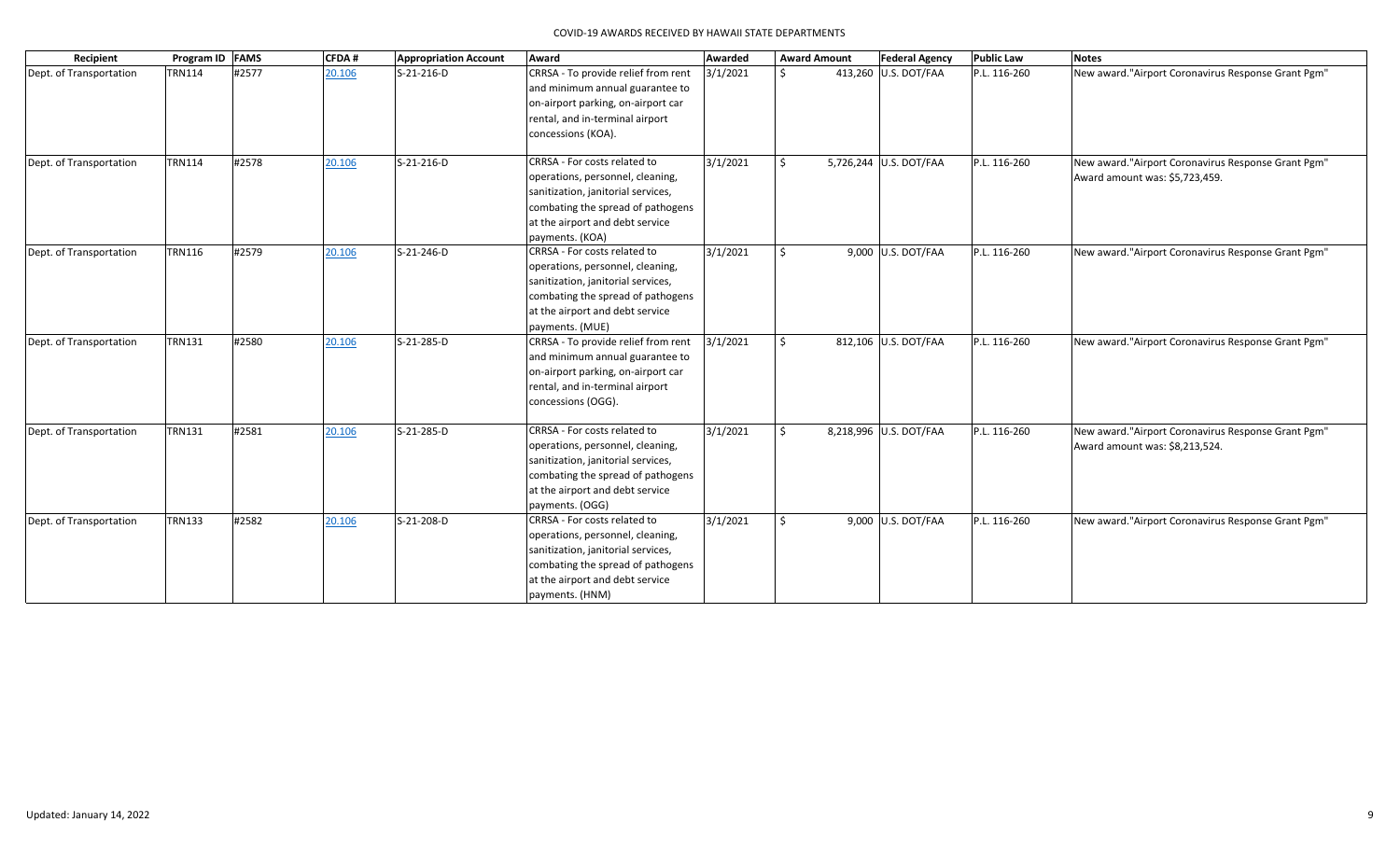| Recipient                                          | Program ID FAMS |       | <b>CFDA#</b> | <b>Appropriation Account</b> | Award                                                                                                                                                                                             | Awarded   |               | <b>Award Amount</b> | <b>Federal Agency</b>                         | <b>Public Law</b> | <b>Notes</b>                                                                          |
|----------------------------------------------------|-----------------|-------|--------------|------------------------------|---------------------------------------------------------------------------------------------------------------------------------------------------------------------------------------------------|-----------|---------------|---------------------|-----------------------------------------------|-------------------|---------------------------------------------------------------------------------------|
| Dept. of Transportation                            | TRN141          | #2583 | 20.106       | S-21-201-D                   | CRRSA - To provide relief from rent<br>and minimum annual guarantee to<br>on-airport parking, on-airport car<br>rental, and in-terminal airport<br>concessions (MKK).                             | 3/1/2021  | Ŝ.            |                     | 10,977 U.S. DOT/FAA                           | P.L. 116-260      | New award. "Airport Coronavirus Response Grant Pgm"                                   |
| Dept. of Transportation                            | <b>TRN141</b>   | #2584 | 20.106       | S-21-201-D                   | CRRSA - For costs related to<br>operations, personnel, cleaning,<br>sanitization, janitorial services,<br>combating the spread of pathogens<br>at the airport and debt service<br>payments. (MKK) | 3/1/2021  | Ŝ.            |                     | 1,017,485 U.S. DOT/FAA                        | P.L. 116-260      | New award."Airport Coronavirus Response Grant Pgm"<br>Award amount was: \$1,017,411.  |
| Dept. of Transportation                            | <b>TRN143</b>   | #2585 | 20.106       | S-21-209-D                   | CRRSA - For costs related to<br>operations, personnel, cleaning,<br>sanitization, janitorial services,<br>combating the spread of pathogens<br>at the airport and debt service<br>payments. (LUP) | 3/1/2021  | Ŝ.            |                     | 9,000 U.S. DOT/FAA                            | P.L. 116-260      | New award."Airport Coronavirus Response Grant Pgm"                                    |
| Dept. of Transportation                            | <b>TRN151</b>   | #2586 | 20.106       | S-21-218-D                   | CRRSA - To provide relief from rent<br>and minimum annual guarantee to<br>on-airport parking, on-airport car<br>rental, and in-terminal airport<br>concessions (LNY).                             | 3/1/2021  | \$            |                     | 10,399 U.S. DOT/FAA                           | P.L. 116-260      | New award."Airport Coronavirus Response Grant Pgm"                                    |
| Dept. of Transportation                            | <b>TRN151</b>   | #2587 | 20.106       | S-21-218-D                   | CRRSA - For costs related to<br>operations, personnel, cleaning,<br>sanitization, janitorial services,<br>combating the spread of pathogens<br>at the airport and debt service<br>payments. (LNY) | 3/1/2021  | Ŝ.            |                     | 1,016,565 U.S. DOT/FAA                        | P.L. 116-260      | New award. "Airport Coronavirus Response Grant Pgm"<br>Award amount was: \$1,016,495. |
| Dept. of Transportation                            | <b>TRN104</b>   | #2588 | 20.106       | S-21-240-D                   | To cover only lawful expenses that<br>support operations at FAA federal<br>contract towers as defined by 49<br>USC47124 (JRF)                                                                     | 3/1/2021  | Ŝ.            |                     | 34,162 U.S. DOT/FAA                           | P.L. 116-260      | New award."Airport Coronavirus Response Grant Pgm"                                    |
| Dept. of Health                                    | HTH440          | #2608 | 93.959       | S-21-213-H                   | <b>SAMHSA Substance Abuse</b><br><b>Prevention &amp; Treatment Block Grant</b>                                                                                                                    | 3/11/2021 | S.            | 8,044,183 U.S.      | DHHS/SAMHSA                                   | P.L. 116-260      | New award.                                                                            |
| Executive Office of the State GOV100<br>of Hawai'i |                 | #2620 | 84.425C      | S-21-506-O                   | Governor's Emergency Education<br>Relief Fund (GEER II)                                                                                                                                           | 1/12/2021 | \$            |                     | 4,455,694   U.S. Department<br>of Education   | P.L. 116-260      | New award.                                                                            |
| Dept. of Education                                 | <b>EDN100</b>   | #2615 | 84.425U      | S-21-803-E                   | American Rescue Plan-Elementary & 3/24/2021<br>Seconday Schools Emergency Relief<br>Fund (ARP-ESSER)                                                                                              |           | $\mathsf{S}$  |                     | 274,885,843   U.S. Department<br>of Education | P.L. 117-2        | New award. Total appropriated award amount is \$412,328,764                           |
| Dept. of Human Services                            | <b>HMS903</b>   | #2621 | 10.649       | S-21-536-K                   | <b>PEBT Grants to States</b>                                                                                                                                                                      | 3/25/2021 | $\frac{1}{2}$ |                     | 816,691 USDA/FNS                              | P.L. 116-127      | New award.                                                                            |
| Dept of Health                                     | <b>HTH904</b>   | #2623 | 93.747       | S-21-554-H                   | CRSSA Act 2021 LTC Ombudsman                                                                                                                                                                      | 4/1/2021  | \$            |                     | 20,000 U.S. DHHS/ACL                          | P.L. 116-260      | New award.                                                                            |
| Dept. of Human Services                            | HMS601          | #2622 | 93.747       | S-21-551-K                   | (APC5) CRRSA Act, 2021 Suppl.<br>Funding for APD under SSA Title XX                                                                                                                               | 4/1/2021  | \$            |                     | 704,100 U.S. DHHS/ACL                         | P.L. 116-260      | New award.                                                                            |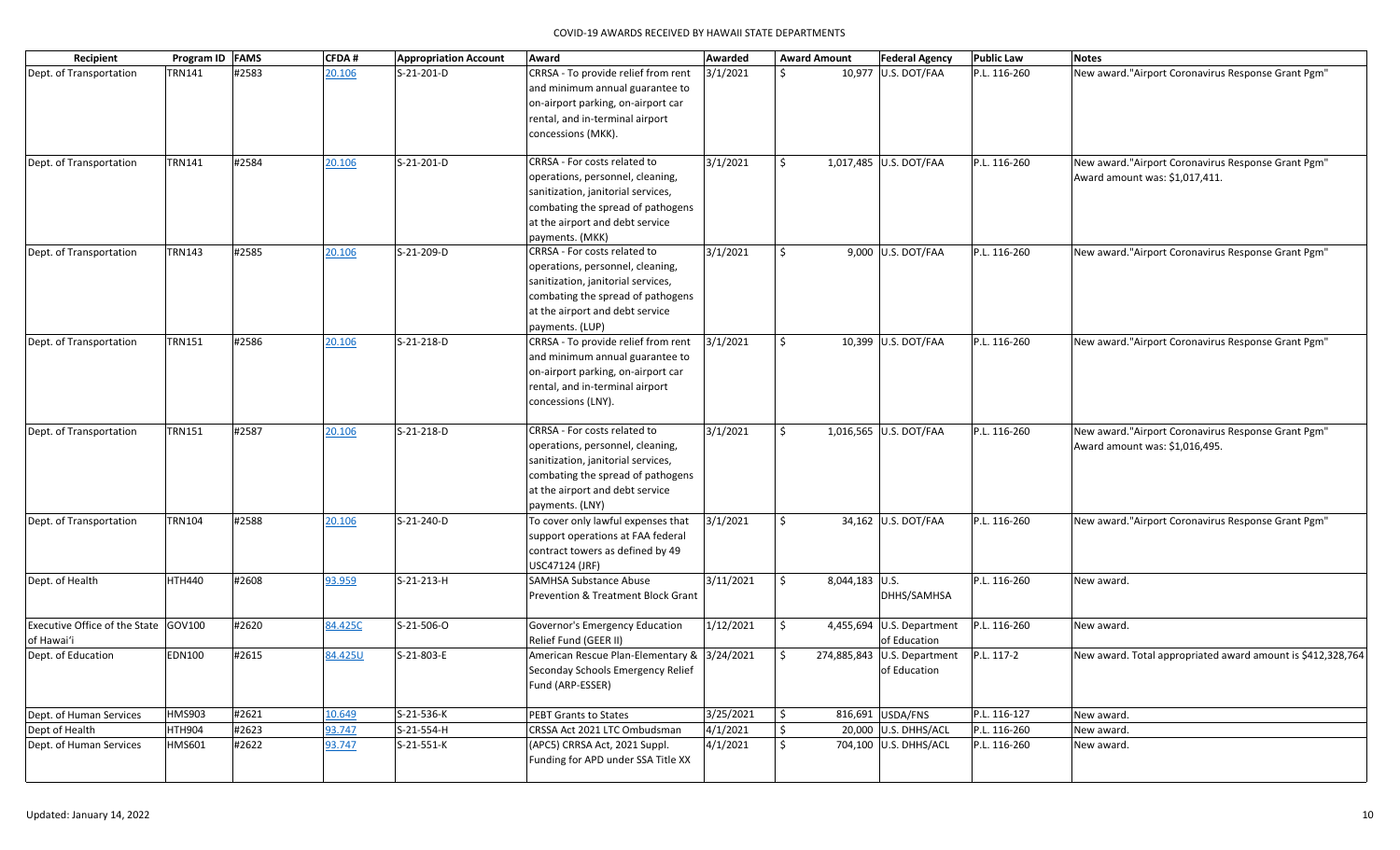| Recipient                                          | Program ID FAMS |       | <b>CFDA#</b> | <b>Appropriation Account</b> | Award                                                                                     | Awarded   |                     | <b>Award Amount</b> | <b>Federal Agency</b>                                                                                   | <b>Public Law</b> | <b>Notes</b> |
|----------------------------------------------------|-----------------|-------|--------------|------------------------------|-------------------------------------------------------------------------------------------|-----------|---------------------|---------------------|---------------------------------------------------------------------------------------------------------|-------------------|--------------|
| Dept. of Health                                    | HTH904          | #2630 | 93.044       | S-21-221-H                   | <b>Expanding Access to COVID-19</b><br>Vaccines                                           | 4/8/2021  | Ŝ.                  |                     | 250,000 U.S. DHHS/ACL                                                                                   | P.L. 116-260      | New award.   |
| Dept. of Human Services                            | <b>HMS302</b>   | #2640 | 93.575       | S-21-256-K                   | Child Care and Development Fund<br><b>Grant-Child Care Stabilization Funds</b><br>(ARP)   | 4/14/2021 | \$                  |                     | 79,891,531 U.S. DHHS/AFC                                                                                | P.L. 117-2        | New award.   |
| Dept. of Human Services                            | <b>HMS302</b>   | #2641 | 93.575       | S-21-266-K                   | Child Care and Development Fund<br>Grant-Discretionary (ARP)                              | 4/14/2021 | \$                  |                     | 49,850,222 U.S. DHHS/AFC                                                                                | P.L. 117-2        | New award.   |
| Dept. of Human Services                            | HMS302          | #2642 | 93.575       | S-21-285-K                   | Child Care and Development Fund<br>Grant-Supplemental (CRRSA)                             | 2/1/2021  | $\ddot{\mathsf{S}}$ |                     | 33,305,583 U.S. DHHS/AFC                                                                                | P.L. 116-260      | New award.   |
| Dept. of Human Services                            | <b>HMS903</b>   | #2649 | 93.558       | S-21-560-K                   | <b>TANF Pandemic Emergency</b><br>Assistance Funds (PEAF)                                 | 4/22/2021 | \$                  |                     | 4,216,683.83 U.S. DHHS/AFC                                                                              | P.L. 117-2        | New award.   |
| Dept. of Human Services                            | <b>HTH905</b>   | #2650 | 93.630       | $S-21-251-H$                 | Expanding Disabilities Network's (DD 4/29/2021<br>Councils) Access to COVID19<br>Vaccines |           | \$                  |                     | 26,695.00 U.S. DHHS/ACL                                                                                 | P.L. 116-260      | New award.   |
| Dept. of Health                                    | <b>HTH560</b>   | #2655 | 93.590       | S-21-276-H                   | Community Based Child Abuse<br><b>Prevention Grants</b>                                   | 4/29/2021 | \$                  |                     | 1,000,179.00 U.S. DHHS/AFC                                                                              | P.L. 117-2        | New award.   |
| Dept. of Health                                    | <b>HTH904</b>   | #2661 | 93.042       | S-21-554-H                   | ARP Ombudsman Program under<br>Title VII                                                  | 5/3/2021  | \$                  |                     | 49,750.00 U.S. DHHS/ACL                                                                                 | P.L. 117-2        | New award.   |
| Dept. of Health                                    | <b>HTH904</b>   | #2659 | 93.043       | S-21-221-H                   | ARP for Preventive Health under Title 5/3/2021<br><b>IIID</b>                             |           | Ŝ.                  |                     | 218,900.00 U.S. DHHS/ACL                                                                                | P.L. 117-2        | New award.   |
| Dept. of Health                                    | <b>HTH904</b>   | #2656 | 93.044       | S-21-221-H                   | ARP Supportive Services Under Title   5/3/2021<br>IIIB.                                   |           | \$                  |                     | 2,288,500.00 U.S. DHHS/ACL                                                                              | P.L. 117-2        | New award.   |
| Dept. of Health                                    | <b>HTH904</b>   | #2658 | 93.045       | S-21-221-H                   | ARP for Home Delivered Meals under 5/3/2021<br>Title III                                  |           | \$                  |                     | 2,238,750.00 U.S. DHHS/ACL                                                                              | P.L. 117-2        | New award.   |
| Dept. of Health                                    | <b>HTH904</b>   | #2657 | 93.045       | S-21-221-H                   | ARP Congregate Meals under Title III 5/3/2021<br>C1                                       |           | \$                  |                     | 1,492,500.00 U.S. DHHS/ACL                                                                              | P.L. 117-2        | New award.   |
| Dept. of Health                                    | <b>HTH904</b>   | #2660 | 93.052       | S-21-221-H                   | ARP for Family Caregivers under Title 5/3/2021<br>III E                                   |           | $\ddot{\mathsf{S}}$ |                     | 721,375.00 U.S. DHHS/ACL                                                                                | P.L. 117-2        | New award.   |
| Dept. of Health                                    | <b>HTH560</b>   | #2655 | 93.590       | S-21-276-H                   | Community-Based Child Abuse<br><b>Prevention Grants</b>                                   | 4/29/2021 | \$                  |                     | 1,000,179.00 U.S. DHHS/ACF                                                                              | P.L. 117-2        | New award.   |
| Dept. of Health                                    | <b>HTH560</b>   | #2664 | 93.870       | S-21-660-H                   | American Rescue Plan Act Funding<br>for Home Visiting                                     | 4/30/2021 | \$                  |                     | 334,763.00 U.S. DHHS/HRSA                                                                               | P.L. 117-20       | New award.   |
| Executive Office of the State BUF101<br>Of Hawai'i |                 | #2653 | 21.026       | S-21-507-O                   | Homeowner Assistance Fund (ARP)                                                           | 5/4/2021  | \$                  |                     | 50,000,000.00 U.S. Dept. of the<br>Treasury                                                             | P.L. 117-2        | New award.   |
| Executive Office of the State BUF101<br>Of Hawai'i |                 | #2665 | 21.023       | S-21-508-O                   | <b>Emergency Rental Assistance</b><br>Program #2 (ARP)                                    | 5/10/2021 | \$                  |                     | 95,184,413.30 U.S. Dept. of the<br>Treasury                                                             | P.L. 117-2        | New award.   |
| Dept. of Health                                    | <b>HTH420</b>   | #2674 | 93.958       | S-21-663-H, S-21-664-H       | Block Grants for Community Mental 3/11/2021<br><b>Health Services</b>                     |           | \$                  |                     | 4,161,536.00 Susbstance Abuse P.L. 116-260<br>& Mental Health<br>Services<br>Administration<br>(SAMHSA) |                   | New award.   |
| Dept. of Education                                 | <b>EDN407</b>   | #2666 | 45.310       | S-22-249-E                   | IMLS/LSTA ARPA State Grant                                                                | 4/9/2021  | \$                  | 2,306,567.00        | Institute of<br>Museum and<br><b>Library Services</b>                                                   | P.L. 117-2        | New award.   |
| Executive Office of the State BUF101<br>Of Hawai'i |                 | #2667 | 21.027       | $S-21-248-0$                 | Coronavirus State Fiscal Recovery<br>Fund                                                 | 5/18/2021 |                     |                     | $$1,641,602,609.60$ U.S. Dept. of the<br>Treasury                                                       | P.L. 117-2        | New award.   |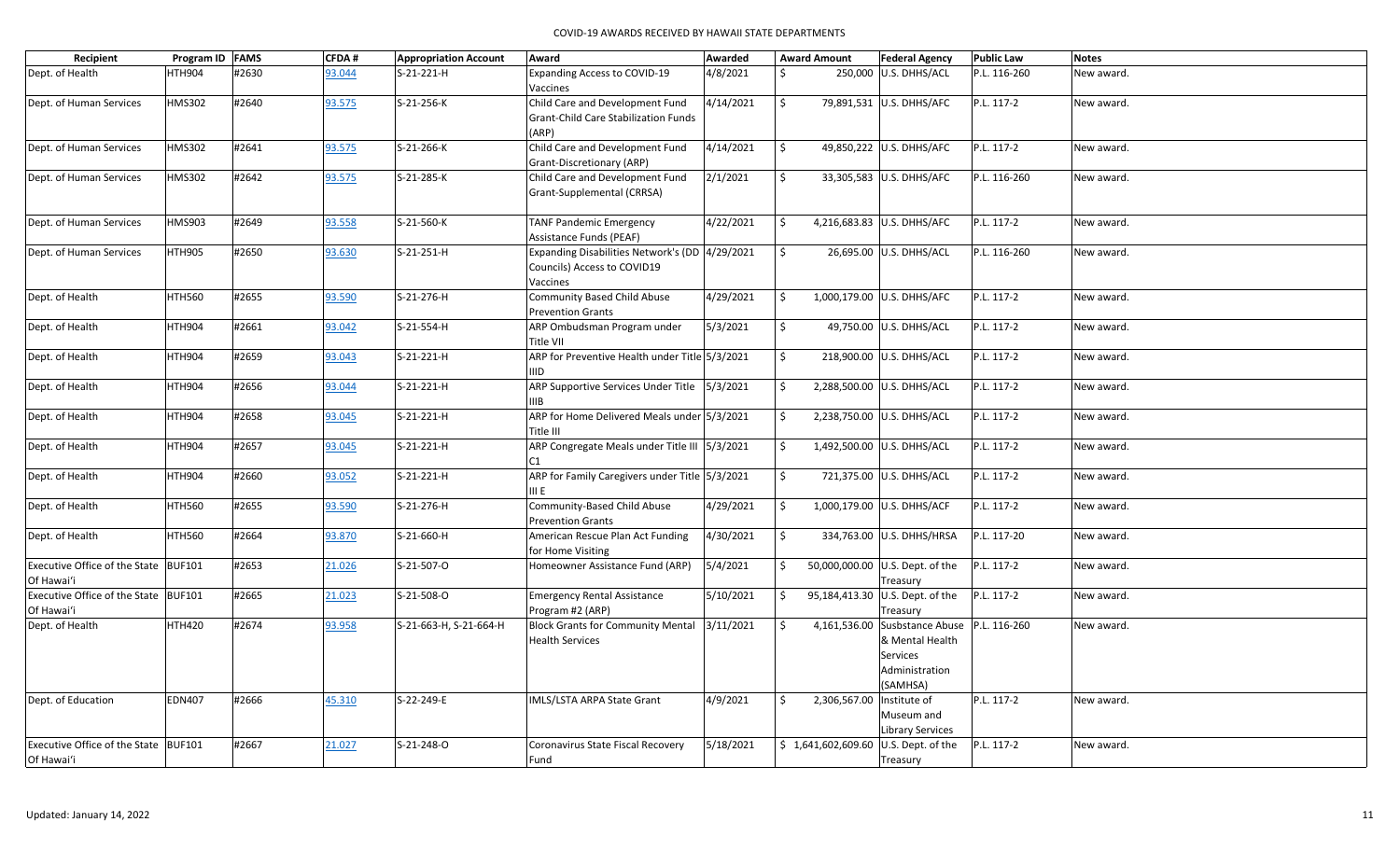| Recipient                            | Program ID FAMS |       | <b>CFDA#</b> | <b>Appropriation Account</b> | Award                                                                 | Awarded   |              | <b>Award Amount</b> | <b>Federal Agency</b>                    | <b>Public Law</b> | <b>Notes</b>                                             |
|--------------------------------------|-----------------|-------|--------------|------------------------------|-----------------------------------------------------------------------|-----------|--------------|---------------------|------------------------------------------|-------------------|----------------------------------------------------------|
| Dept. of Health                      | <b>HTH440</b>   | #2669 | 93.959       | S-21-591-H                   | <b>SAMHSA Substance Abuse</b>                                         | 5/17/2021 |              |                     | 6,947,249.00 Susbstance Abuse P.P. 117-2 |                   | New award.                                               |
|                                      |                 |       |              |                              | <b>Prevention &amp; Treatment Block Grant</b>                         |           |              |                     | & Mental Health                          |                   |                                                          |
|                                      |                 |       |              |                              | FFY21 ARPA                                                            |           |              |                     | Services                                 |                   |                                                          |
|                                      |                 |       |              |                              |                                                                       |           |              |                     | Administration                           |                   |                                                          |
|                                      |                 |       |              |                              |                                                                       |           |              |                     | (SAMHSA)                                 |                   |                                                          |
| Dept. of Labor and Industrial LBR903 |                 | #2668 | 10.565       | S-21-275-L                   | CSFP Admin COVID Supp PL 116-26                                       | 5/7/2021  | Ŝ.           |                     | 12,625.00 U.S. Dept. of                  | P.L. 116-260      | New award.                                               |
| Relations                            |                 |       |              |                              |                                                                       |           |              |                     | Agriculture/FNS                          |                   |                                                          |
| Dept. of Health                      | <b>HTH590</b>   | #2684 | 93.391       | S-21-662-H                   | National Initiative to Address COVID- 5/28/2021                       |           | \$           |                     | 24,512,230.00 U.S. DHHS/CDC              | P.L. 116-         | New award.                                               |
|                                      |                 |       |              |                              | 19 Health Disparities Among                                           |           |              |                     |                                          |                   |                                                          |
|                                      |                 |       |              |                              | Populations at High Risk and                                          |           |              |                     |                                          |                   |                                                          |
|                                      |                 |       |              |                              | Underserved, Including Racial *                                       |           |              |                     |                                          |                   |                                                          |
|                                      |                 |       |              |                              | <b>Ethnic Minority Populations and</b>                                |           |              |                     |                                          |                   |                                                          |
|                                      |                 |       |              |                              | <b>Rural Communities</b>                                              |           |              |                     |                                          |                   |                                                          |
| Dept. of Human Services              | <b>HMS206</b>   | #2688 | 93.568       | S-21-277-K                   | Low Income Household Water                                            | 5/28/2021 | S.           |                     | 2,024,443.00 U.S. DHHS/ACF               | P.L. 116-260      | New award.                                               |
|                                      |                 |       |              |                              | Assistance Program (LIHWAP)                                           |           |              |                     |                                          |                   |                                                          |
| Dept. of Human Services              | <b>HMS206</b>   | #2686 | 93.568       | S-21-276-K                   | Low-Income Household Water                                            | 5/28/2021 | \$           |                     | 1,586,554.00 U.S. DHHS/ACF               | P.L. 117-2        | New award.                                               |
|                                      |                 |       |              |                              | Assistance Program (LIHWAP)                                           |           |              |                     |                                          |                   |                                                          |
| Dept. of Human Services              | <b>HMS206</b>   | #2687 | 93.568       | S-21-267-K                   | Low-Income Home Energy Assistance 5/4/2021                            |           | \$           |                     | 4,995,879.00 U.S. DHHS/ACF               | P.L. 117-2        | New award.                                               |
|                                      |                 |       |              |                              | Program (LIHEAP) Supplemental                                         |           |              |                     |                                          |                   |                                                          |
|                                      |                 |       |              |                              | Funding                                                               |           |              |                     |                                          |                   |                                                          |
| Dept. of Transportation              | <b>TRN995</b>   | #2685 | 20.507       | S-21-520-D                   | Hawai'i DOT, FFY21 CRRSAA 2021                                        | 6/1/2021  | \$           |                     | 2,841,510.00 U.S. DOT/FTA                | P.L. 116-260      | New award.                                               |
|                                      |                 |       |              |                              | Sec. 5307 Small Urbanized Area-                                       |           |              |                     |                                          |                   |                                                          |
|                                      |                 |       |              |                              | <b>Operating Assistance</b>                                           |           |              |                     |                                          |                   |                                                          |
| University of Hawai'i                | <b>UOH100</b>   | N/A   | 93.632       | N/A                          | Access to COVID-19                                                    | 4/29/2021 | $\mathsf{S}$ |                     | 59,701.00 U.S. DHHS/ACL                  | P.L. 116-260      | New award.                                               |
| Systems                              |                 |       |              |                              |                                                                       |           |              |                     |                                          |                   |                                                          |
| University of Hawai'i                | <b>UOH100</b>   | N/A   | 93.632       | N/A                          | <b>Expanding Disabilities Network's</b>                               | 4/29/2021 | \$           |                     | 59,701.00 U.S. DHHS/ACL                  | P.L. 116-260      | New award.                                               |
| Systems                              |                 |       |              |                              | (UCEDDs) Access to COVID19                                            |           |              |                     |                                          |                   |                                                          |
|                                      |                 |       |              |                              | Vaccines                                                              |           |              |                     |                                          |                   |                                                          |
| Dept. of Accounting &                | AGS881          | #2322 | 45.025       | S-21-203-M                   | FY 2021 State Partnership Agreement 6/9/2021                          |           | \$           |                     | 759,500 National                         | PL 117-2          | ARP funding \$759,500 added to FY 2021 State Partnership |
| <b>General Services</b>              |                 |       |              |                              |                                                                       |           |              |                     | Endowment for                            |                   | award.                                                   |
|                                      |                 |       |              |                              |                                                                       |           |              |                     | the Arts                                 |                   |                                                          |
| Dept. of Hawaiian Home               | <b>HHL602</b>   | #2676 | 21.026       | $S-21-514-1$                 | Homeowner Assistance Fund (ARP)                                       | 5/25/2021 | <b>S</b>     |                     | 1,494,150 $ U.S.$ Dept of the            | PL 117-2          | New award.                                               |
| Lands                                |                 |       |              |                              |                                                                       |           |              |                     | Treasury                                 |                   |                                                          |
| Dept. of Health                      | <b>HTH131</b>   | #2696 | 93.354       | S-22-666-H                   | Cooperative Agreement for                                             | 5/19/2021 | $\mathsf{S}$ |                     | 9,280,889 U.S. DHHS/CDC                  | PL 117-2          | New award.                                               |
|                                      |                 |       |              |                              | Emergency Response: Public Health                                     |           |              |                     |                                          |                   |                                                          |
|                                      |                 |       |              |                              | Crisis                                                                |           |              |                     |                                          |                   |                                                          |
| Dept. of Human Services              | <b>HMS903</b>   | #2709 | 10.561       | S-22-565-K                   | <b>SNAP Admin Funding</b>                                             | 6/17/2021 | \$           |                     | 1,262,029 U.S.DOA/FNS                    | P.L. 117-2        | New award.                                               |
| Dept. of Transportation              | <b>TRN995</b>   | #2731 | 20.509       | S-22-231-D                   | Hawai'i DOT FFY21 CRRSAA Sec 311                                      | 7/6/2021  | \$           |                     | 20,305,252 U.S. DOT/FTA                  | P.L. 116-260      | New award.                                               |
|                                      |                 |       |              |                              | Rural Grant-Operating Asst.                                           |           |              |                     | 2,583,760 U.S. DHHS/HRSA P.L. 117-2      |                   |                                                          |
| Dept. of Health                      | <b>HTH560</b>   | #2735 | 93.155       | S-22-667-H                   | SHIP COVID Testing and Mitigation $\left  \frac{6}{24}{2021} \right $ |           | \$           |                     |                                          |                   | New award.                                               |
| Dept. of Hawaiian Home               | HHL602          | #2746 | 14.873       | $S-21-513-1$                 | NHHBG-ARP                                                             | 6/4/2021  | $\mathsf{S}$ | 5,000,000 U.S HUD   |                                          | P.L. 117-2        | New award.                                               |
| Lands                                |                 |       |              |                              |                                                                       |           |              |                     |                                          |                   |                                                          |
| Dept. of Education                   | <b>EDN200</b>   | N/A   | 84.425W      | S-22-220-E                   | <b>ARP Elementary and Secondary</b>                                   |           | \$           |                     | 2,701,880 U.S. Dept of                   | P.L. 117-2        | New award.                                               |
|                                      |                 |       |              |                              | Schools Emergency Relief Fund-                                        |           |              |                     | Education                                |                   |                                                          |
|                                      |                 |       |              |                              | Homeless Children and Youth (ARP-                                     |           |              |                     |                                          |                   |                                                          |
|                                      |                 |       |              |                              | HCY)                                                                  |           |              |                     |                                          |                   |                                                          |
|                                      |                 |       |              |                              |                                                                       |           |              |                     |                                          |                   |                                                          |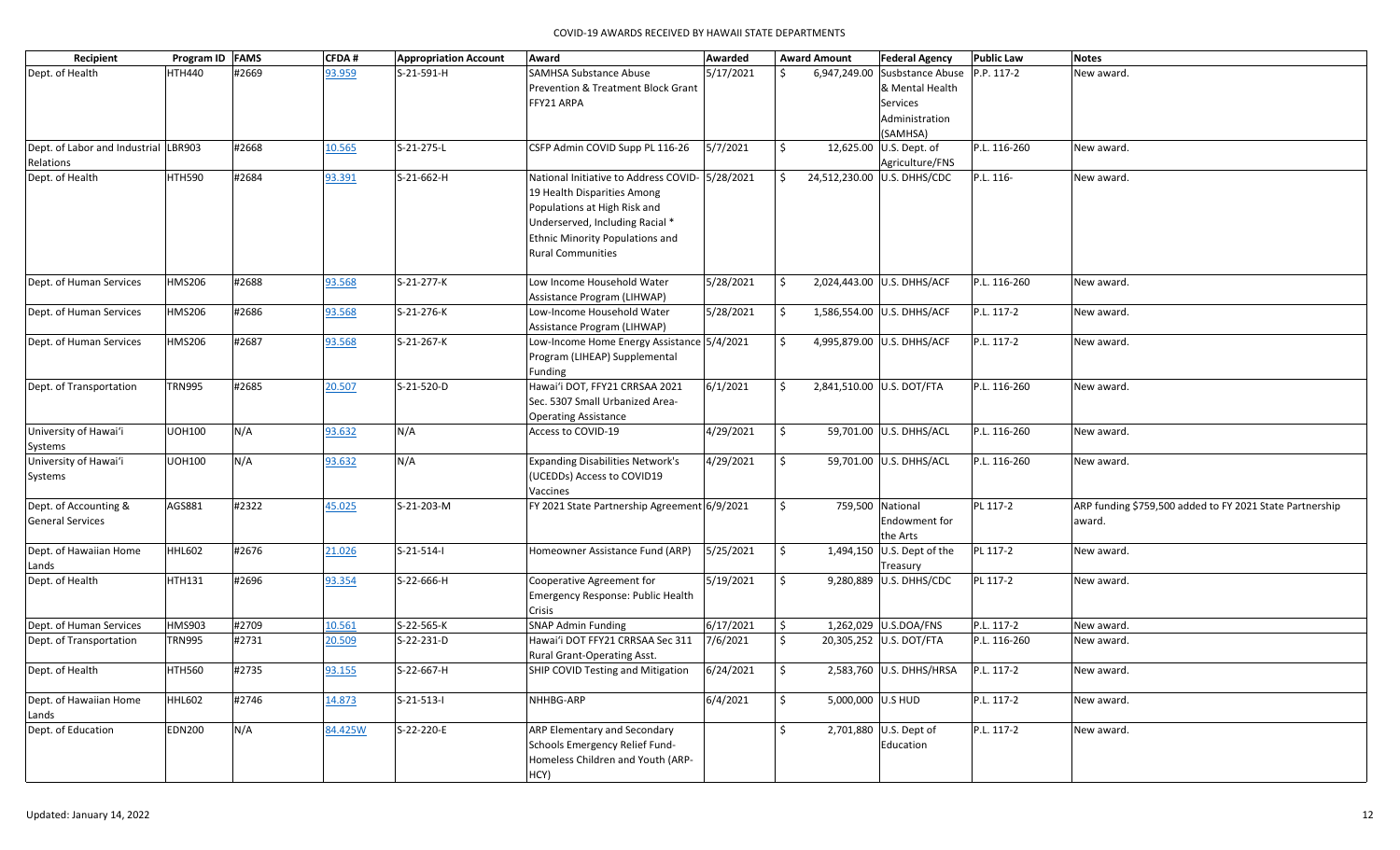| Recipient               | Program ID FAMS |       | <b>CFDA#</b> | <b>Appropriation Account</b> | Award                               | Awarded   |                    | <b>Award Amount</b> | <b>Federal Agency</b>   | <b>Public Law</b> | <b>Notes</b> |
|-------------------------|-----------------|-------|--------------|------------------------------|-------------------------------------|-----------|--------------------|---------------------|-------------------------|-------------------|--------------|
| Dept. of Education      | EDN150          | N/A   | 84.027X      | S-22-215-E                   | Individuals with Disabilities       |           | Ś.                 |                     | 9,440,174 U.S. Dept of  | P.L. 117-20       | New award.   |
|                         |                 |       |              |                              | Education Act/ARP 0f 2021           |           |                    |                     | Education               |                   |              |
| Dept. of Education      | <b>EDN150</b>   | N/A   | 84.173X      | S-22-215-E                   | Individuals with Disabilities       |           | \$                 |                     | 552,548 U.S. Dept of    | P.L. 117-20       | New award.   |
|                         |                 |       |              |                              | Education Act/ARP 0f 2021           |           |                    |                     | Education               |                   |              |
| Dept. of Health         | <b>HTH560</b>   | #2732 | 84.181X      | S-22-254-H                   | Individuals with Disabilities       | 7/2/2021  | \$                 |                     | 1,218,273 U.S. Dept of  | P.L. 117-20       | New award.   |
|                         |                 |       |              |                              | Education Act/ARP 0f 2021           |           |                    |                     | Education               |                   |              |
| Dept. of Transportation | <b>TRN102</b>   | #2712 | 20.106       | S-22-214-D                   | For costs related to operations,    | 8/16/2021 | \$                 |                     | 65,803,937 U.S. DOT/FAA | P.L. 117-2        | New award.   |
|                         |                 |       |              |                              | personnel, cleaning, sanitization,  |           |                    |                     |                         |                   |              |
|                         |                 |       |              |                              | janitorial services, combating the  |           |                    |                     |                         |                   |              |
|                         |                 |       |              |                              | spread of pathogens at the airport, |           |                    |                     |                         |                   |              |
|                         |                 |       |              |                              | and debt service payments (HNL)     |           |                    |                     |                         |                   |              |
| Dept. of Transportation | <b>TRN102</b>   | #2713 | 20.106       | S-22-214-D                   | To provide relief from rent and     | 8/1/2021  | \$                 |                     | 8,557,259 U.S. DOT/FAA  | P.L. 117-2        | New award.   |
|                         |                 |       |              |                              | minimum annual guarantees to        |           |                    |                     |                         |                   |              |
|                         |                 |       |              |                              | eligible small airport concessions  |           |                    |                     |                         |                   |              |
|                         |                 |       |              |                              | located at primary airports (HNL)   |           |                    |                     |                         |                   |              |
|                         |                 |       |              |                              |                                     |           |                    |                     |                         |                   |              |
| Dept. of Transportation | <b>TRN104</b>   | #2714 | 20.106       | S-22-226-D                   | For costs related to operations,    | 8/18/2021 | \$                 |                     | 32,000 U.S. DOT/FAA     | P.L. 117-2        | New award.   |
|                         |                 |       |              |                              | personnel, cleaning, sanitization,  |           |                    |                     |                         |                   |              |
|                         |                 |       |              |                              | janitorial services, combating the  |           |                    |                     |                         |                   |              |
|                         |                 |       |              |                              | spread of pathogens at the airport, |           |                    |                     |                         |                   |              |
|                         |                 |       |              |                              | and debt service payments (JRF)     |           |                    |                     |                         |                   |              |
| Dept. of Transportation | <b>TRN104</b>   | #2715 | 20.106       | S-22-227-D                   | For costs related to operations,    | 8/16/2021 | \$                 |                     | 22,000 U.S. DOT/FAA     | P.L. 117-2        | New award.   |
|                         |                 |       |              |                              | personnel, cleaning, sanitization,  |           |                    |                     |                         |                   |              |
|                         |                 |       |              |                              | janitorial services, combating the  |           |                    |                     |                         |                   |              |
|                         |                 |       |              |                              | spread of pathogens at the airport, |           |                    |                     |                         |                   |              |
|                         |                 |       |              |                              | and debt service payments (HDH)     |           |                    |                     |                         |                   |              |
|                         |                 |       |              |                              |                                     |           |                    |                     |                         |                   |              |
| Dept. of Transportation | <b>TRN111</b>   | #2716 | 20.106       | S-22-212-D                   | For costs related to operations,    | 8/16/2021 | \$                 |                     | 6,614,944 U.S. DOT/FAA  | P.L. 117-2        | New award.   |
|                         |                 |       |              |                              | personnel, cleaning, sanitization,  |           |                    |                     |                         |                   |              |
|                         |                 |       |              |                              | janitorial services, combating the  |           |                    |                     |                         |                   |              |
|                         |                 |       |              |                              | spread of pathogens at the airport, |           |                    |                     |                         |                   |              |
|                         |                 |       |              |                              | and debt service payments (ITO)     |           |                    |                     |                         |                   |              |
| Dept. of Transportation | <b>TRN111</b>   | #2717 | 20.106       | S-22-212-D                   | To provide relief from rent and     | 8/1/2021  | \$                 |                     | 499,384 U.S. DOT/FAA    | P.L. 117-2        | New award.   |
|                         |                 |       |              |                              | minimum annual guarantees to        |           |                    |                     |                         |                   |              |
|                         |                 |       |              |                              | eligible small airport concessions  |           |                    |                     |                         |                   |              |
|                         |                 |       |              |                              | located at primary airports (ITO)   |           |                    |                     |                         |                   |              |
|                         |                 |       |              |                              |                                     |           |                    |                     |                         |                   |              |
| Dept. of Transportation | <b>TRN114</b>   | #2718 | 20.106       | S-22-249-D                   | For costs related to operations,    | 8/16/2021 | $\dot{\mathsf{S}}$ |                     | 14,871,837 U.S. DOT/FAA | P.L. 117-2        | New award.   |
|                         |                 |       |              |                              | personnel, cleaning, sanitization,  |           |                    |                     |                         |                   |              |
|                         |                 |       |              |                              | janitorial services, combating the  |           |                    |                     |                         |                   |              |
|                         |                 |       |              |                              | spread of pathogens at the airport, |           |                    |                     |                         |                   |              |
|                         |                 |       |              |                              | and debt service payments (KOA)     |           |                    |                     |                         |                   |              |
|                         |                 |       |              |                              |                                     |           |                    |                     |                         |                   |              |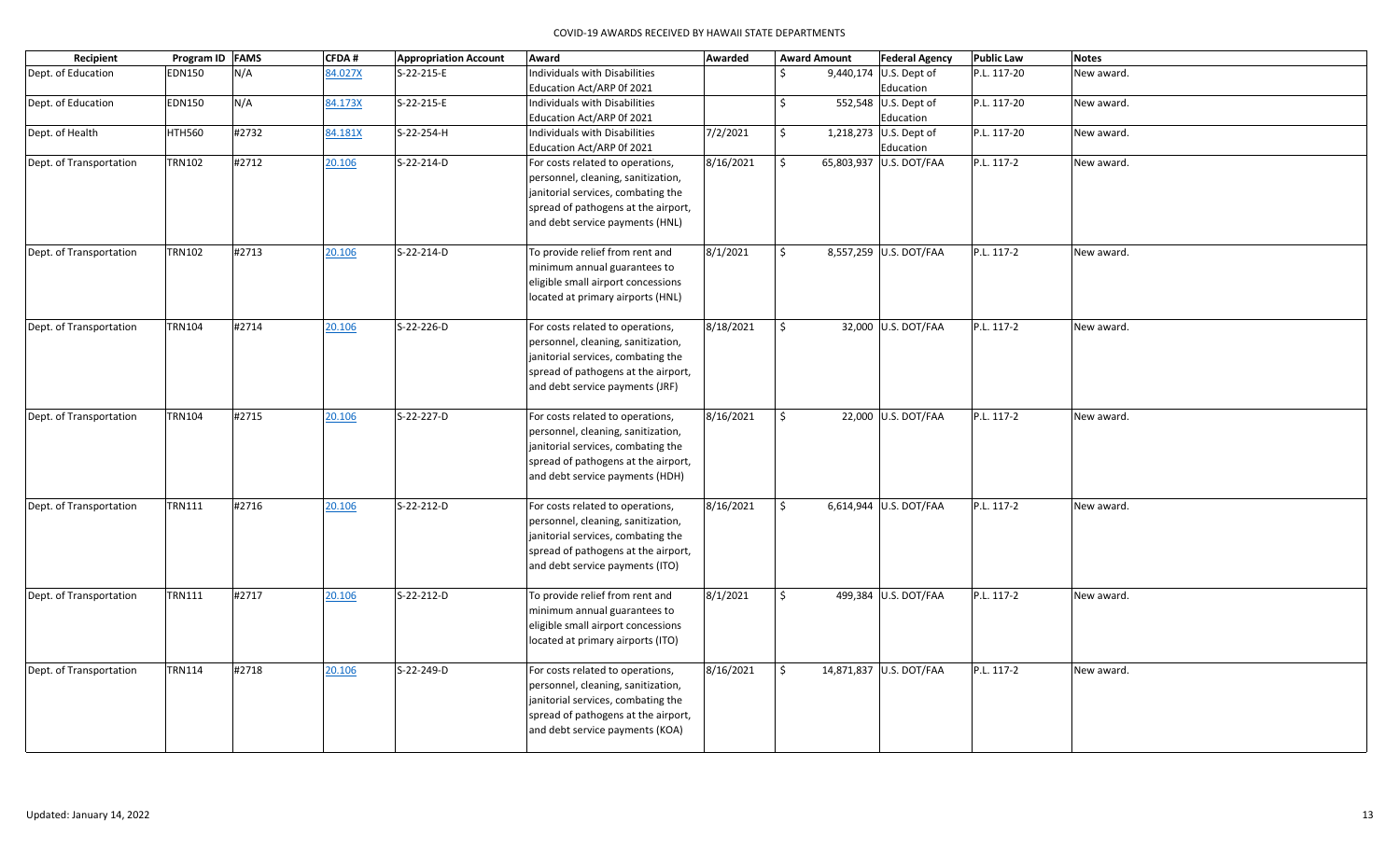| Recipient               | Program ID FAMS |       | <b>CFDA#</b> | <b>Appropriation Account</b> | Award                                                                                                                                                                                  | Awarded   |                     | <b>Award Amount</b> | <b>Federal Agency</b>   | <b>Public Law</b> | <b>Notes</b> |
|-------------------------|-----------------|-------|--------------|------------------------------|----------------------------------------------------------------------------------------------------------------------------------------------------------------------------------------|-----------|---------------------|---------------------|-------------------------|-------------------|--------------|
| Dept. of Transportation | <b>TRN114</b>   | #2719 | 20.106       | S-22-249-D                   | To provide relief from rent and<br>minimum annual guarantees to<br>eligible small airport concessions<br>located at primary airports (KOA)                                             | 8/1/2021  | \$                  |                     | 1,653,040 U.S. DOT/FAA  | P.L. 117-2        | New award.   |
| Dept. of Transportation | <b>TRN116</b>   | #2720 | 20.106       | S-22-235-D                   | For costs related to operations,<br>personnel, cleaning, sanitization,<br>janitorial services, combating the<br>spread of pathogens at the airport,<br>and debt service payments (MUE) | 8/16/2021 | \$                  |                     | 22,000 U.S. DOT/FAA     | P.L. 117-2        | New award.   |
| Dept. of Transportation | <b>TRN131</b>   | #2721 | 20.106       | S-22-247-D                   | For costs related to operations,<br>personnel, cleaning, sanitization,<br>janitorial services, combating the<br>spread of pathogens at the airport,<br>and debt service payments (OGG) | 8/16/2021 | \$                  |                     | 25,894,617 U.S. DOT/FAA | P.L. 117-2        | New award.   |
| Dept. of Transportation | <b>TRN131</b>   | #2722 | 20.106       | S-22-247-D                   | To provide relief from rent and<br>minimum annual guarantees to<br>eligible small airport concessions<br>located at primary airports (OGG)                                             | 8/1/2021  | $\ddot{\mathsf{S}}$ |                     | 3,248,425 U.S. DOT/FAA  | P.L. 117-2        | New award.   |
| Dept. of Transportation | <b>TRN133</b>   | #2723 | 20.106       | S-22-259-D                   | For costs related to operations,<br>personnel, cleaning, sanitization,<br>janitorial services, combating the<br>spread of pathogens at the airport,<br>and debt service payments (HNM) | 8/16/2021 | \$                  |                     | 22,000 U.S. DOT/FAA     | P.L. 117-2        | New award.   |
| Dept. of Transportation | <b>TRN141</b>   | #2724 | 20.106       | S-22-258-D                   | For costs related to operations,<br>personnel, cleaning, sanitization,<br>janitorial services, combating the<br>spread of pathogens at the airport,<br>and debt service payments (MKK) | 8/16/2021 | \$                  |                     | 1,252,599 U.S. DOT/FAA  | P.L. 117-2        | New award.   |
| Dept. of Transportation | <b>TRN141</b>   | #2725 | 20.106       | S-22-258-D                   | To provide relief from rent and<br>minimum annual guarantees to<br>eligible small airport concessions<br>located at primary airports (MKK)                                             | 8/1/2021  | Ś.                  |                     | 43,906 U.S. DOT/FAA     | P.L. 117-2        | New award.   |
| Dept. of Transportation | <b>TRN143</b>   | #2726 | 20.106       | S-22-207-D                   | For costs related to operations,<br>personnel, cleaning, sanitization,<br>janitorial services, combating the<br>spread of pathogens at the airport,<br>and debt service payments (LUP) | 8/16/2021 | \$                  |                     | 22,000 U.S. DOT/FAA     | P.L. 117-2        | New award.   |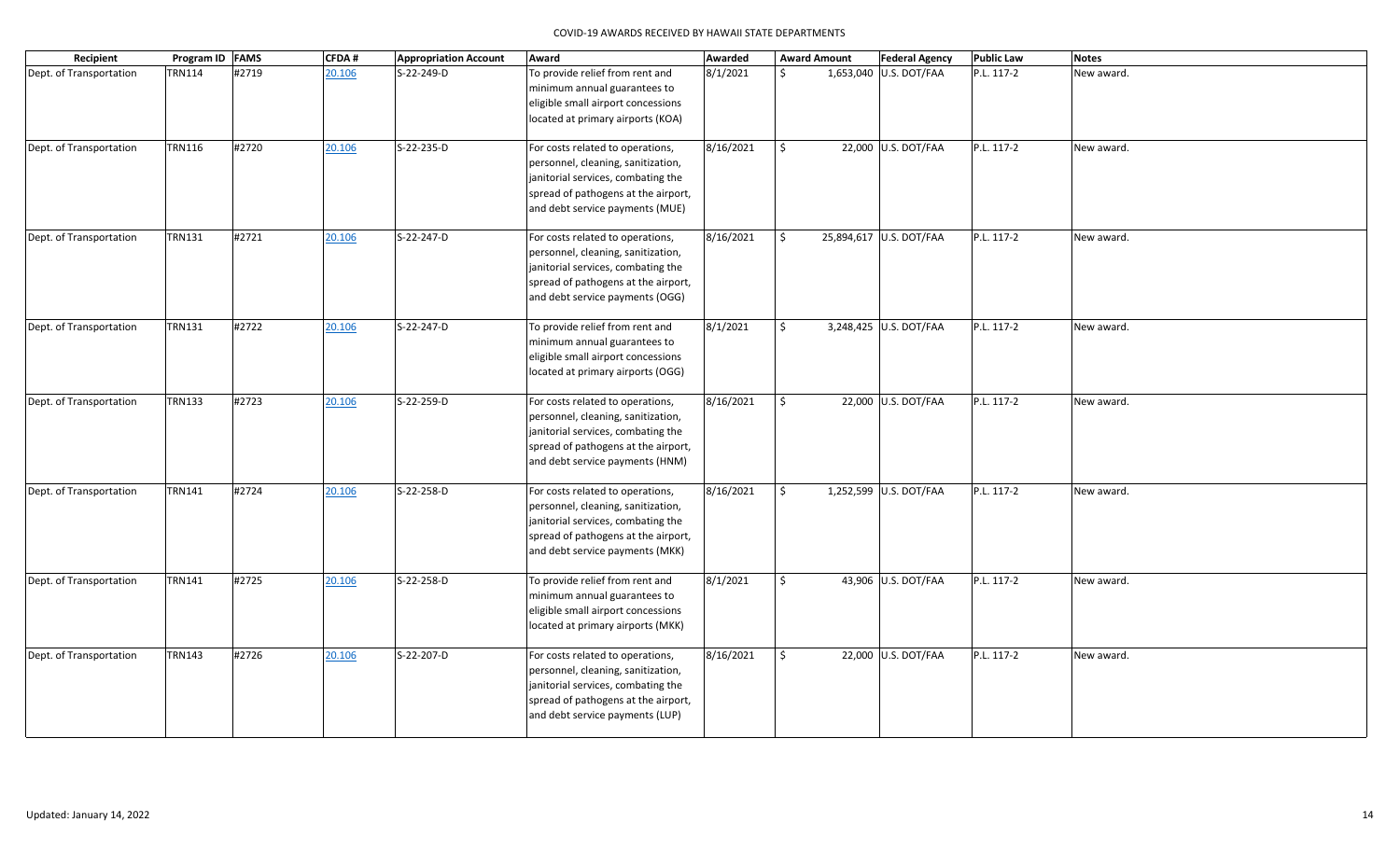| Recipient                        | Program ID FAMS |       | <b>CFDA#</b> | <b>Appropriation Account</b> | Award                                                                                                                                                                                  | Awarded   |                     | <b>Award Amount</b><br><b>Federal Agency</b>                                                        | <b>Public Law</b> | <b>Notes</b> |
|----------------------------------|-----------------|-------|--------------|------------------------------|----------------------------------------------------------------------------------------------------------------------------------------------------------------------------------------|-----------|---------------------|-----------------------------------------------------------------------------------------------------|-------------------|--------------|
| Dept. of Transportation          | <b>TRN151</b>   | #2727 | 20.106       | S-22-210-D                   | For costs related to operations,<br>personnel, cleaning, sanitization,<br>janitorial services, combating the<br>spread of pathogens at the airport,<br>and debt service payments (LNY) | 8/16/2021 | Ŝ.                  | 1,239,316 U.S. DOT/FAA                                                                              | P.L. 117-2        | New award.   |
| Dept. of Transportation          | <b>TRN151</b>   | #2728 | 20.106       | S-22-210-D                   | To provide relief from rent and<br>minimum annual guarantees to<br>eligible small airport concessions<br>located at primary airports (LNY)                                             | 8/1/2021  | \$                  | 41,598 U.S. DOT/FAA                                                                                 | P.L. 117-2        | New award.   |
| Dept. of Transportation          | <b>TRN161</b>   | #2729 | 20.106       | S-22-211-D                   | For costs related to operations,<br>personnel, cleaning, sanitization,<br>janitorial services, combating the<br>spread of pathogens at the airport,<br>and debt service payments (LIH) | 8/16/2021 | $\ddot{\mathsf{S}}$ | 13,069,037 U.S. DOT/FAA                                                                             | P.L. 117-2        | New award.   |
| Dept. of Transportation          | <b>TRN161</b>   | #2730 | 20.106       | S-22-211-D                   | To provide relief from rent and<br>minimum annual guarantees to<br>eligible small airport concessions<br>located at primary airports (LIH)                                             | 8/1/2021  | Ŝ.                  | 1,420,201 U.S. DOT/FAA                                                                              | P.L. 117-2        | New award.   |
| Dept. of Human Services          | <b>HMS601</b>   | #2755 | 93.747       | S-22-551-K                   | (APC6) American Rescue Plan (ARP)<br>for APS under SSA Title XX Section<br>2042(b)                                                                                                     | 8/3/2021  | \$                  | 645,450 U.S. DHHS/ACL                                                                               | P.L. 117-2        | New award.   |
| University of Hawai'i<br>Systems | <b>UOH</b>      | N/A   | 11.805       | N/A                          | <b>MBDA Business Center Honolulu</b><br>Coronavirus Response and Relief-1<br>YR Grant                                                                                                  | 7/1/2021  | \$                  | 473,234 U.S. Dept of<br>Commerce                                                                    | P.L. 116-260      | New award.   |
| University of Hawai'i            | <b>UOH</b>      | N/A   | 93.310       | N/A                          | <b>Empowering Schools as Community</b><br>Assets to Mitigate the Adverse<br>Impacts of COVID-19                                                                                        | 6/30/2021 | \$                  | 1,994,927 U.S.<br>DHHS/National<br>Institutes of<br>Health                                          | Other             | New award.   |
| Department of Health             | HTH590          | #2791 | 93.495       | S-22-565-H                   | Community Health Workers for<br>COVID Response and Resilient<br>Communities                                                                                                            | 8/31/2021 | \$                  | 2,289,855 U.S. DHHS/CDC                                                                             | P.L. 116-136      | New award.   |
| Dept. of Human Services          | <b>HMS301</b>   | #2756 | 93.669       | S-22-566-K                   | Child Abuse Prevention and<br>Treatment Act Authorized by<br>American Rescue Plan                                                                                                      | 4/29/2021 | \$                  | 406,701 U.S. DHHS/ACF                                                                               | P.L.117-2         | New award.   |
| Dept. of Health                  | <b>HTH420</b>   | #2787 | 93.958       | S-22-663-H                   | Block Grants for Community Mental 5/17/2021<br><b>Health Services</b>                                                                                                                  |           | \$                  | 7,188,108 Susbstance Abuse P.L. 117-20<br>& Mental Health<br>Services<br>Administration<br>(SAMHSA) |                   | New award.   |
| Dept. of Health                  | <b>HTH440</b>   | #2782 | 93.959       | S-22-234-H                   | SAMHSA SABG FFY21 ARPA<br>Mitigation                                                                                                                                                   | 8/10/2021 | \$                  | 225,640 Susbstance Abuse P.L. 117-20<br>& Mental Health<br>Services<br>Administration<br>(SAMHSA)   |                   | New award.   |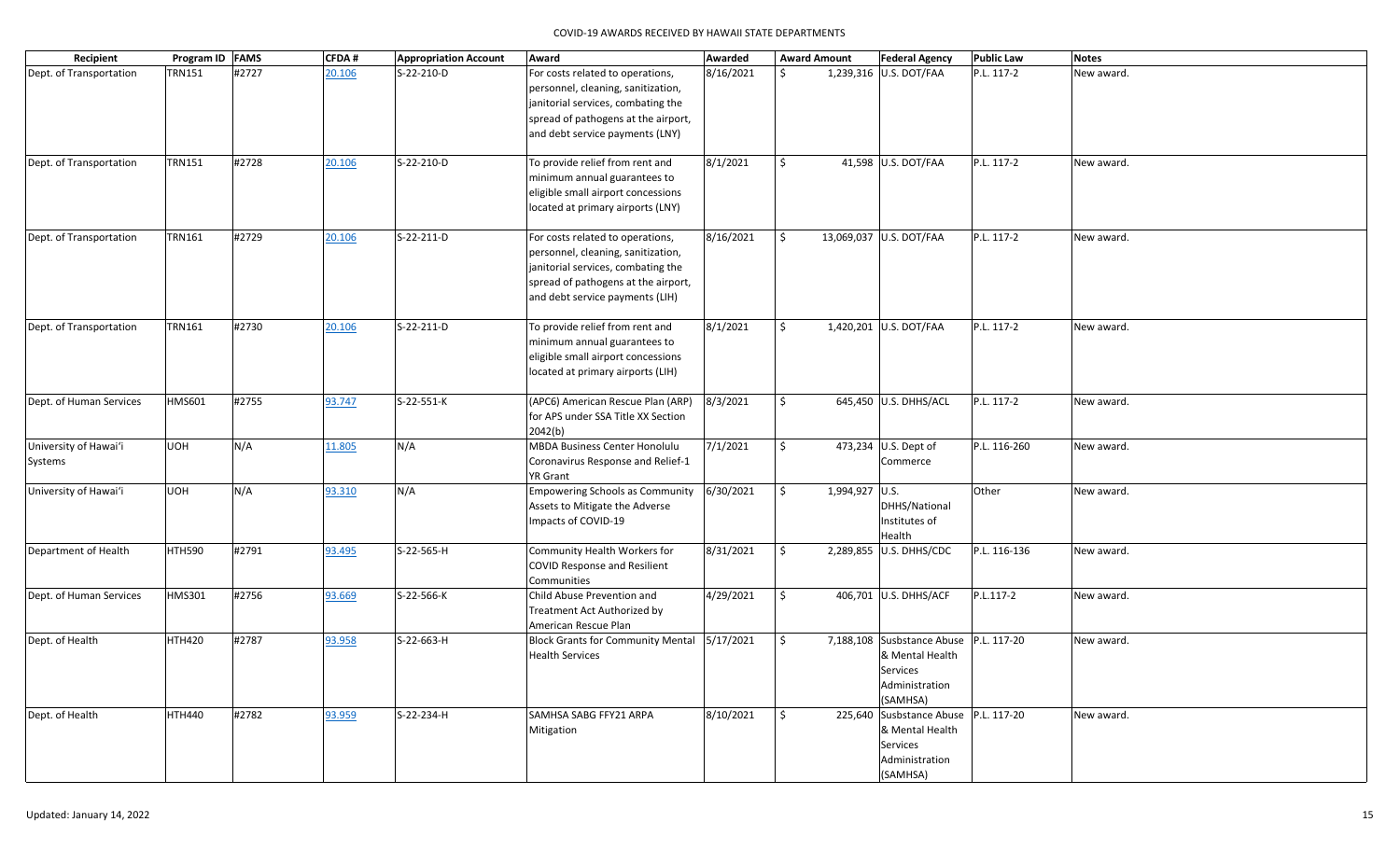| Recipient                            | Program ID FAMS |       | <b>CFDA#</b> | <b>Appropriation Account</b> | Award                                        | Awarded         | <b>Award Amount</b>      |         | <b>Federal Agency</b>                    | <b>Public Law</b> | <b>Notes</b> |
|--------------------------------------|-----------------|-------|--------------|------------------------------|----------------------------------------------|-----------------|--------------------------|---------|------------------------------------------|-------------------|--------------|
| Dept. of Health                      | <b>HTH560</b>   | #2783 | 93.110       | S-22-668-H                   | ARPA-Pediatric Mental Health Care            | 8/20/2021       | \$                       |         | 445,000 U.S. DHHS/HRSA                   | P.L. 117-20       | New award.   |
|                                      |                 |       |              |                              | <b>Access New Area</b>                       |                 |                          |         |                                          |                   |              |
|                                      | <b>UOH100</b>   | N/A   | 11.307       | N/A                          |                                              | 6/24/2021       | \$                       |         |                                          | Other             |              |
| University of Hawai'i                |                 |       |              |                              | Innovation Impact Challenge (IIC)            |                 |                          |         | 2,700,000 U.S. Dept of<br>Commerce       |                   | New award.   |
| Systems                              |                 |       |              | N/A                          | Invitiatve                                   |                 | \$                       |         |                                          |                   |              |
| University of Hawai'i                | <b>UOH100</b>   | N/A   | 93.859       |                              | Surveillance of SARS-CoV2 Variants           | 6/2/2021        |                          |         | 714,791 U.S. DHHS/NIH                    | Other             | New award.   |
| Systems                              |                 |       |              |                              | in Hawai'i                                   |                 |                          |         |                                          |                   |              |
| Dept. of Labor and Industrial LBR171 |                 | #2853 | 17.225       | S-22-228-L                   | ARP-Fraud Detection and Prevention 9/28/2021 |                 | \$                       |         | 1,228,000 U.S Dept of Labor, P.L. 117-20 |                   | New award.   |
| Relations                            |                 |       |              |                              |                                              |                 |                          |         | <b>ETA</b>                               |                   |              |
| Dept. of Health                      | HTH904          | #2692 | 93.048       | S-21-665-H                   | Outreach and Marketing to Increase 4/22/2021 |                 | $\frac{1}{2}$            |         | 158,836 U.S. DHHS/ACL                    | P.L 116-260       | New award.   |
|                                      |                 |       |              |                              | <b>Vaccinations Among Older Adults</b>       |                 |                          |         |                                          |                   |              |
|                                      |                 |       |              |                              |                                              |                 |                          |         |                                          |                   |              |
| Dept. of Business, Economic  BED160  |                 | #2839 | 14.239       | S-22-225-B                   | PY2021 HOME-American Rescue Plan 9/21/2021   |                 | \$                       |         | 6,413,733 U.S. Dept of                   | P.L. 117-20       | New award.   |
| Dev. and Tourism                     |                 |       |              |                              |                                              |                 |                          |         | Housing and                              |                   |              |
|                                      |                 |       |              |                              |                                              |                 |                          |         | Urban                                    |                   |              |
|                                      |                 |       |              |                              |                                              |                 |                          |         | Development                              |                   |              |
| Dept. of Business, Economic BED144   |                 | #2897 | 11.307       | S-22-543-B                   | Statewide Planning Grant-Hawai'i             | 10/19/2021      | l \$                     |         | 1,000,000 U.S. Dept of                   | P.L. 117-20       | New award.   |
| Dev. and Tourism                     |                 |       |              |                              | Economic Recovery Plan                       |                 |                          |         | Commerce/EDA                             |                   |              |
|                                      |                 |       |              |                              |                                              |                 |                          |         |                                          |                   |              |
| University of Hawai'i Systems UOH100 |                 | N/A   | 93.859       | N/A                          | <b>INBRE IV: Hawaii Statewide Research</b>   |                 | \$                       |         | 4,601,579 U.S. DHHS/NIH                  | P.L. 116-260      | New award.   |
|                                      |                 |       |              |                              | and Education Partnership (HISREP)           |                 |                          |         |                                          |                   |              |
|                                      |                 |       |              |                              |                                              |                 |                          |         |                                          |                   |              |
| Dept. of Human Services              | HMS903          | #2926 | 10.649       | S-22-571-K                   | PEBT Grants to States (O)                    | 11/16/2021      | \$                       |         | 1,826,095 U.S. Dept of                   | P.L. 116-260      | New award.   |
|                                      |                 |       |              |                              |                                              |                 |                          |         | Agriculture, FNS                         |                   |              |
| Dept. of Human Services              | <b>HMS903</b>   | #2927 | 10.561       | S-22-546-K                   | SNAP Admin Funding (O)                       | 11/16/2021      | l \$                     |         | 2,292,256 U.S. Dept of                   | P.L.117-2         | New award.   |
|                                      |                 |       |              |                              |                                              |                 |                          |         | Agriculture, FNS                         |                   |              |
| Dept. of Human Services              | HMS301          | #2919 | 93.671       | S-22-268-K                   | Family Violence Prevention and               | $10/25/2021$ \$ |                          |         | 1,880,042 U.S. DHHS/ACF                  | P.L.117-2         | New award.   |
|                                      |                 |       |              |                              | <b>Services</b>                              |                 |                          |         |                                          |                   |              |
| Dept. of Human Services              | HMS301          | #2920 | 93.497       | S-22-570-K                   | Family Violence Prevention and               | 10/29/2021      | $\vert \mathsf{s} \vert$ |         | 1,140,011 U.S. DHHS/ACF                  | P.L.117-2         | New award.   |
|                                      |                 |       |              |                              | Services/Sexual Assault/Rape Crisis          |                 |                          |         |                                          |                   |              |
|                                      |                 |       |              |                              | <b>Services</b>                              |                 |                          |         |                                          |                   |              |
| University of Hawai'i                | <b>UOH100</b>   | N/A   | 93.279       | N/A                          | Ethnic Differences in the Effects of         | 12/22/2021      | $\mathsf{S}$             |         | 717,689 U.S. DHHS/NIH                    | Other             | New award.   |
| Systems                              |                 |       |              |                              | COVID on the Substance Use                   |                 |                          |         |                                          |                   |              |
|                                      |                 |       |              |                              | <b>Behavior of Emerging Adults</b>           |                 |                          |         |                                          |                   |              |
| Dept. of Health                      | <b>HTH560</b>   | #2951 | 93.870       | <b>TBA</b>                   | American Rescue Plan Act Funding             | 1/5/2022        | $\mathsf{S}$             |         | 674,787.00 U.S. DHHS/HRSA                | P.L. 117-20       | New award.   |
|                                      |                 |       |              |                              | for Home Visiting #2                         |                 |                          |         |                                          |                   |              |
| Dept. of Transportation              | <b>TRN102</b>   | #2946 | 20.106       | S-22-214-D                   | ARP Concessions Rent Relief Pgm-             | 1/6/2022        | \$                       |         | 8,557,259 U.S. Dept of                   | P.L. 117-20       | New award.   |
|                                      |                 |       |              |                              | <b>HNL International Airport</b>             |                 |                          |         | Transportation/FAA                       |                   |              |
|                                      |                 |       |              |                              |                                              |                 |                          |         |                                          |                   |              |
| Dept. of Transportation              | <b>TRN102</b>   | #2947 | 20.106       | S-22-212-D                   | ARP Concessions Rent Relief Pgm-             | 1/6/2022        | Ŝ.                       | 499,384 | U.S. Dept of<br>Transportation/FAA       | P.L. 117-20       | New award.   |
|                                      |                 |       |              |                              | <b>Hilo International Airport</b>            |                 |                          |         |                                          |                   |              |
| Dept. of Transportation              | <b>TRN102</b>   | #2948 | 20.106       | S-22-249-D                   | ARP Concessions Rent Relief Pgm-             | 1/6/2022        | \$                       |         | 1,653,040 U.S. Dept of                   | P.L. 117-20       | New award.   |
|                                      |                 |       |              |                              | Kona International Aiport                    |                 |                          |         | Transportation/FAA                       |                   |              |
|                                      |                 |       |              |                              |                                              |                 |                          |         | 3,248,425 U.S. Dept of                   |                   |              |
| Dept. of Transportation              | <b>TRN102</b>   | #2949 | 20.106       | S-22-247-D                   | ARP Concessions Rent Relief Pgm-             | 1/6/2022        | \$                       |         | Transportation/FAA                       | P.L. 117-20       | New award.   |
|                                      |                 |       |              |                              | Kahului Aiport                               |                 |                          |         |                                          |                   |              |
| Dept. of Transportation              | <b>TRN102</b>   | #2950 | 20.106       | S-22-211-D                   | ARP Concessions Rent Relief Pgm-             | 1/6/2022        | \$                       |         | 1,420,201 U.S. Dept of                   | P.L. 117-20       | New award.   |
|                                      |                 |       |              |                              | Lihue Aiport                                 |                 |                          |         | Transportation/FAA                       |                   |              |
|                                      |                 |       |              |                              |                                              |                 |                          |         |                                          |                   |              |

# **Highlights represent updates since last report.**